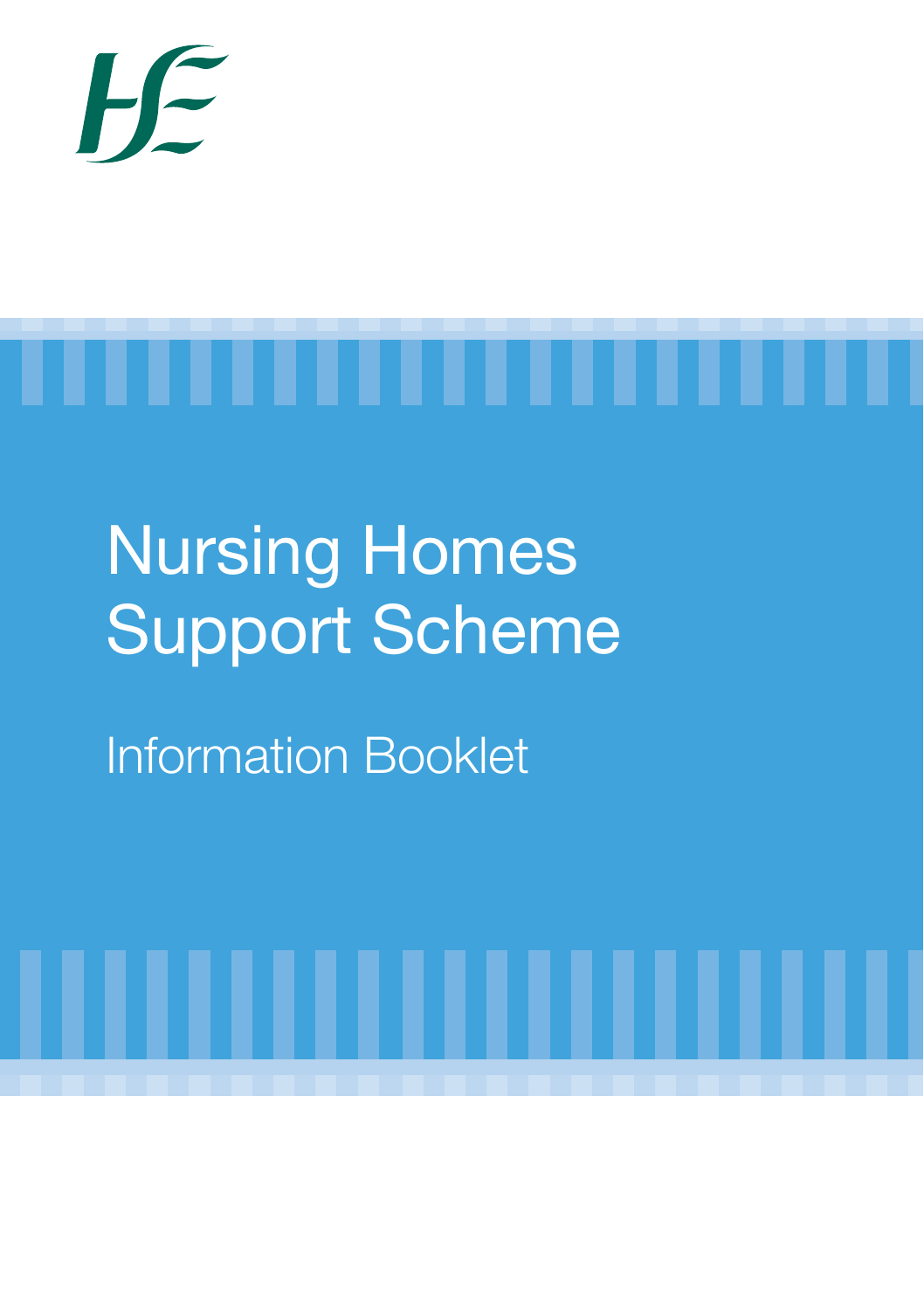Version No. 08/21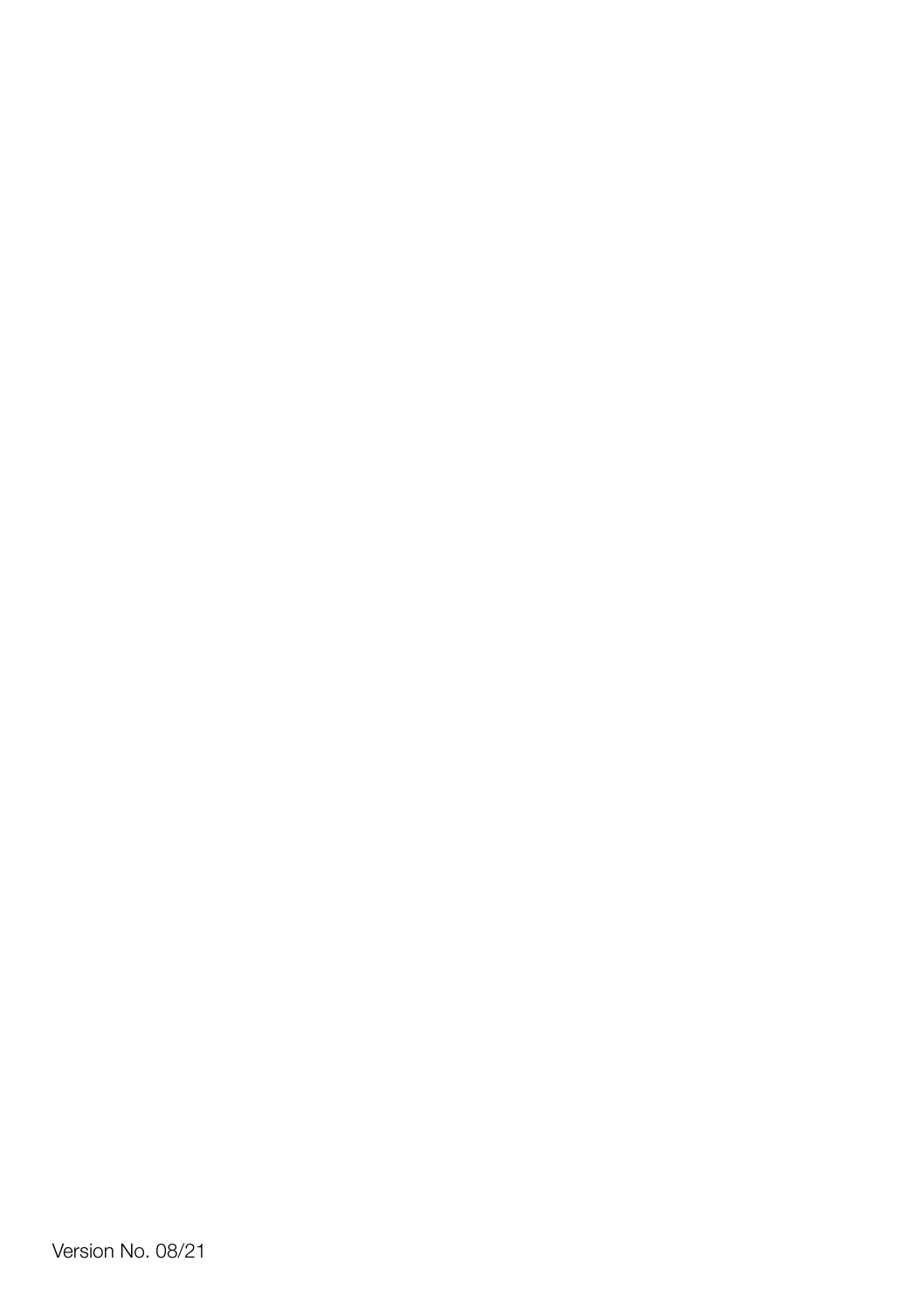# **Contents**

| 1. | Introduction                                  | $\mathbf{2}^{\prime}$ |
|----|-----------------------------------------------|-----------------------|
| 2. | Applying for the Scheme                       | 2                     |
| 3. | Care Needs Assessment                         | $\overline{4}$        |
| 4. | <b>Financial Assessment</b>                   | 5                     |
| 5. | Nursing Home Loan ("Ancillary State Support") | 15                    |
| 6. | Care Representative                           | 16                    |
| 7. | <b>Next Steps</b>                             | 19                    |
| 8. | Reviews/Appeals                               | 20                    |
| 9. | Repayment of the Nursing Home Loan            | 21                    |
|    | 10. Existing Nursing Home Residents           | 24                    |
|    | 11. Data Protection Notice                    | 25                    |
|    | 12. HSE Nursing Homes Support Offices         | 26                    |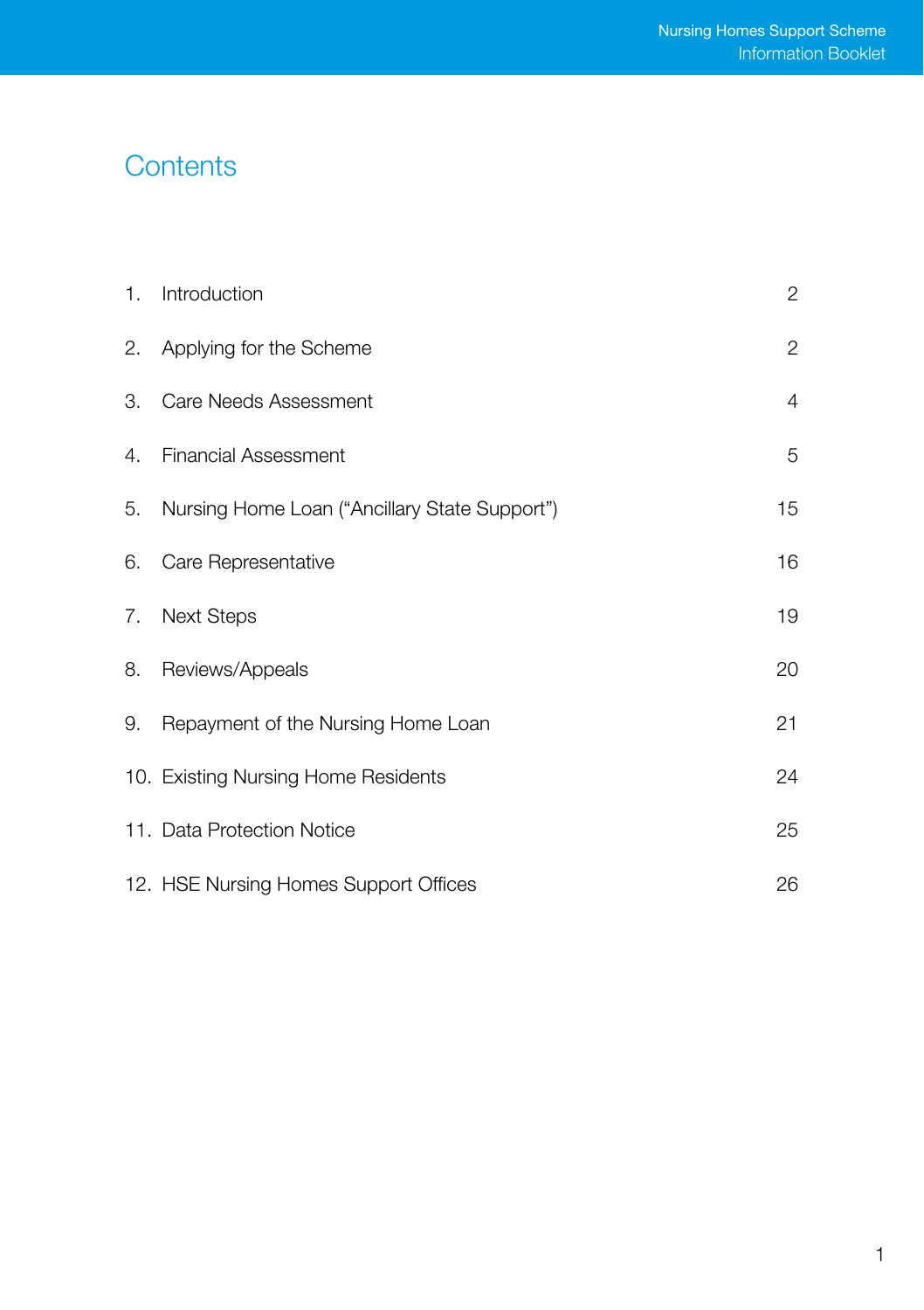# 1. Introduction

The Nursing Homes Support Scheme is a scheme of financial support for people who need long-term nursing home care. It replaces the Subvention Scheme which has been in existence since 1993.

Under the Nursing Homes Support Scheme, you will make a contribution towards the cost of your care and the State will pay the balance. This applies whether the nursing home is public, private or voluntary.

The scheme has a number of steps and these are set out in the rest of this booklet.

# 2. Applying for the Scheme

In order to apply for the scheme you must be ordinarily resident in the State. Ordinarily resident means that you have been living in the State for at least a year or that you intend to live here for at least a year. Applications are made to your local Nursing Homes Support Office on the standard application form. There are three steps to the application process.

**Step 1** is an application for a Care Needs Assessment. The Care Needs Assessment identifies whether or not you need long-term nursing home care.

**Step 2** is an application for State Support. This will be used to complete the Financial Assessment which determines your contribution to your care and your corresponding level of financial assistance ("State Support").

Steps 1 and 2 must be completed by all applicants (if you were resident in a nursing home before the scheme started please see section 10 for further information).

**Step 3** is an optional step which should be completed if you wish to apply for the Nursing Home Loan (this is termed "Ancillary State Support" in the legislation). The loan is explained in section 5 of this booklet.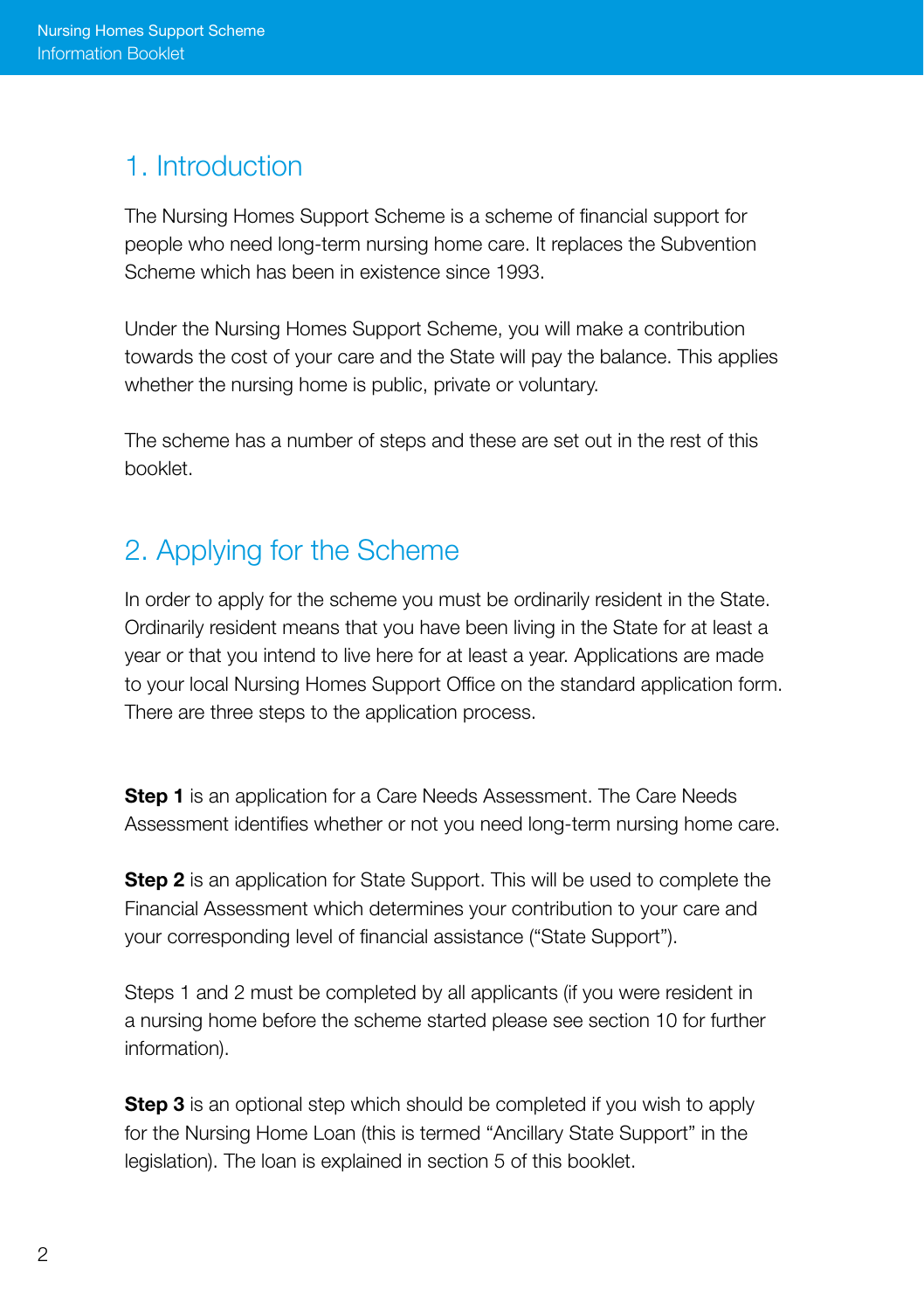The application form should be completed and signed by the person applying for nursing home care. However, in certain cases, another person may apply on their behalf as explained below.

Where a person may need care, and because of ill-health, a physical disability or a mental condition, is unable to make an application for a care needs assessment, a specified person may apply for a care needs assessment on their behalf.

Where a person has reduced ability to make decisions (i.e. diminished mental capacity), the specified person may also make the application for State Support on their behalf.

#### A specified person is:

- a) If you are a ward of court, your Committee,
- b) A person appointed under a valid, registered enduring power of attorney who is not restricted from applying for the scheme,
- c) A care representative appointed under the Nursing Homes Support Scheme Act (see section 6 of this booklet),
- d) Your spouse or partner,
- e) A relative of yours who is 18 years of age or over,
- f) A next friend appointed by a court,
- g) Your legal representative, or
- h) A registered medical practitioner, nurse or social worker.

The people listed at (a)-(c) have first priority over those listed at (d)-(h). This means that they have the right to act as a specified person ahead of the other categories. However, the people listed at (a)-(c) may consent in writing to a person with lesser priority acting as the specified person.

Where a person has reduced ability to make decisions and wishes to apply for the Nursing Home Loan, only the people listed at (a)-(c) above may make the application (see section 6 of this booklet for further information).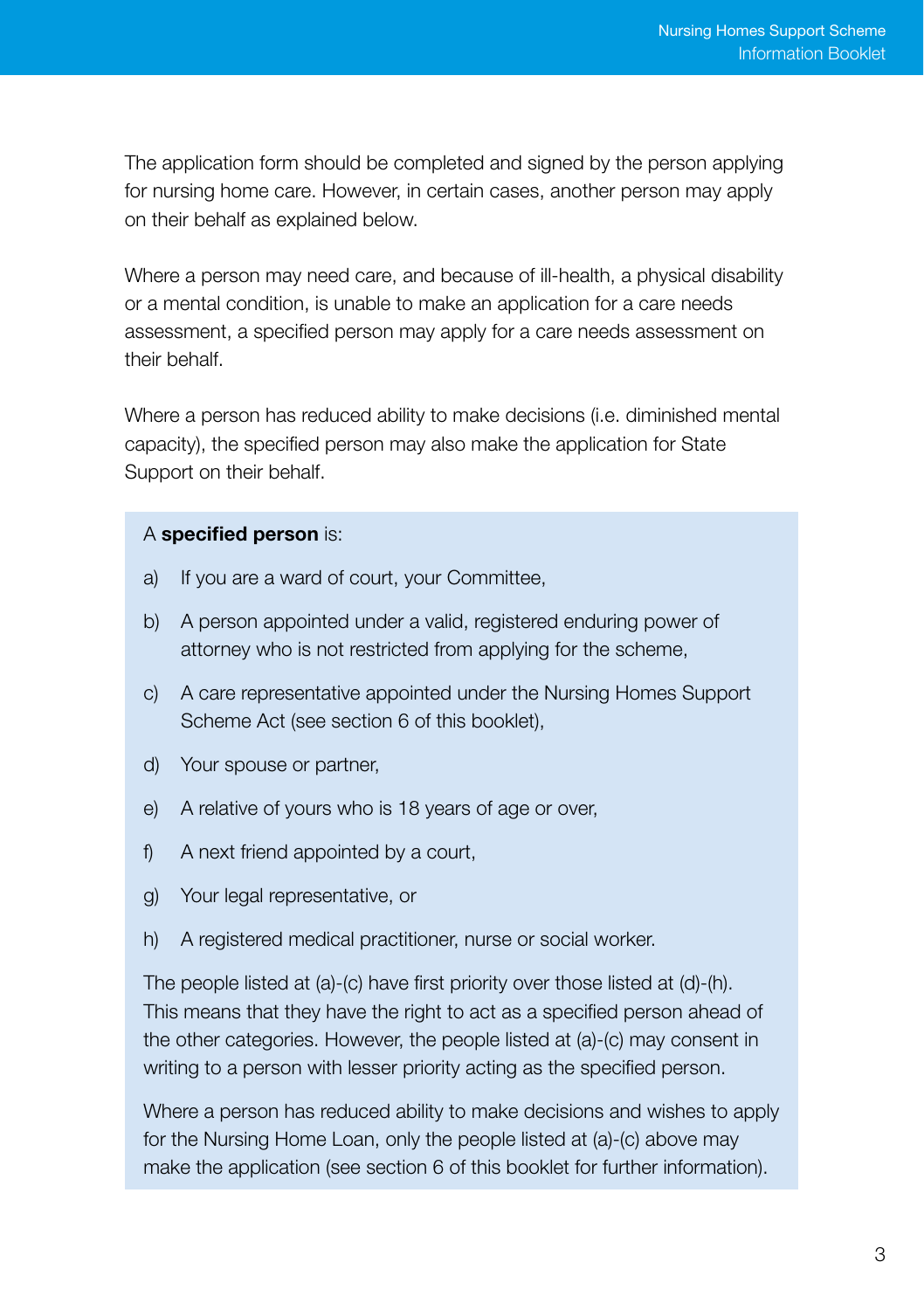Under the legislation, the HSE may refuse to consider an application where information is requested and is not given to the HSE within 40 working days from date of request.

In cases where an application is refused as a result of requested information not being given to the HSE, it can be reactivated within 6 months from date of refusal. After 6 months, a new application will be required should the person wish to re-apply for financial support under the scheme.

# 3. Care Needs Assessment

The Care Needs Assessment identifies whether or not you need long-term nursing home care. Its purpose is to ensure that long-term nursing home care is necessary and is the right choice for you. The assessment will consider whether you can be supported to continue living at home or whether long-term nursing home care is more appropriate.

The Care Needs Assessment will be carried out by appropriate healthcare professionals, for example, a nurse etc., appointed by the HSE. An assessment may be completed at any time in a hospital or a community setting such as your own home. The assessment will include consideration of the following:

- your ability to carry out the activities of daily living, e.g. bathing, shopping, dressing and moving around,
- the medical, health and personal social services being provided to you or available to you both at the time of the carrying out of the assessment and generally,
- the family and community support available to you, and
- vour wishes and preferences.

Please note that the assessment may include a physical examination by a healthcare professional.

The results of the Care Needs Assessment will be submitted to the HSE in the form of a report called a Common Summary Assessment Report (CSAR) or a Care Needs Assessment Report. Based on the report, the HSE must decide whether or not long-term nursing home care is the most appropriate option.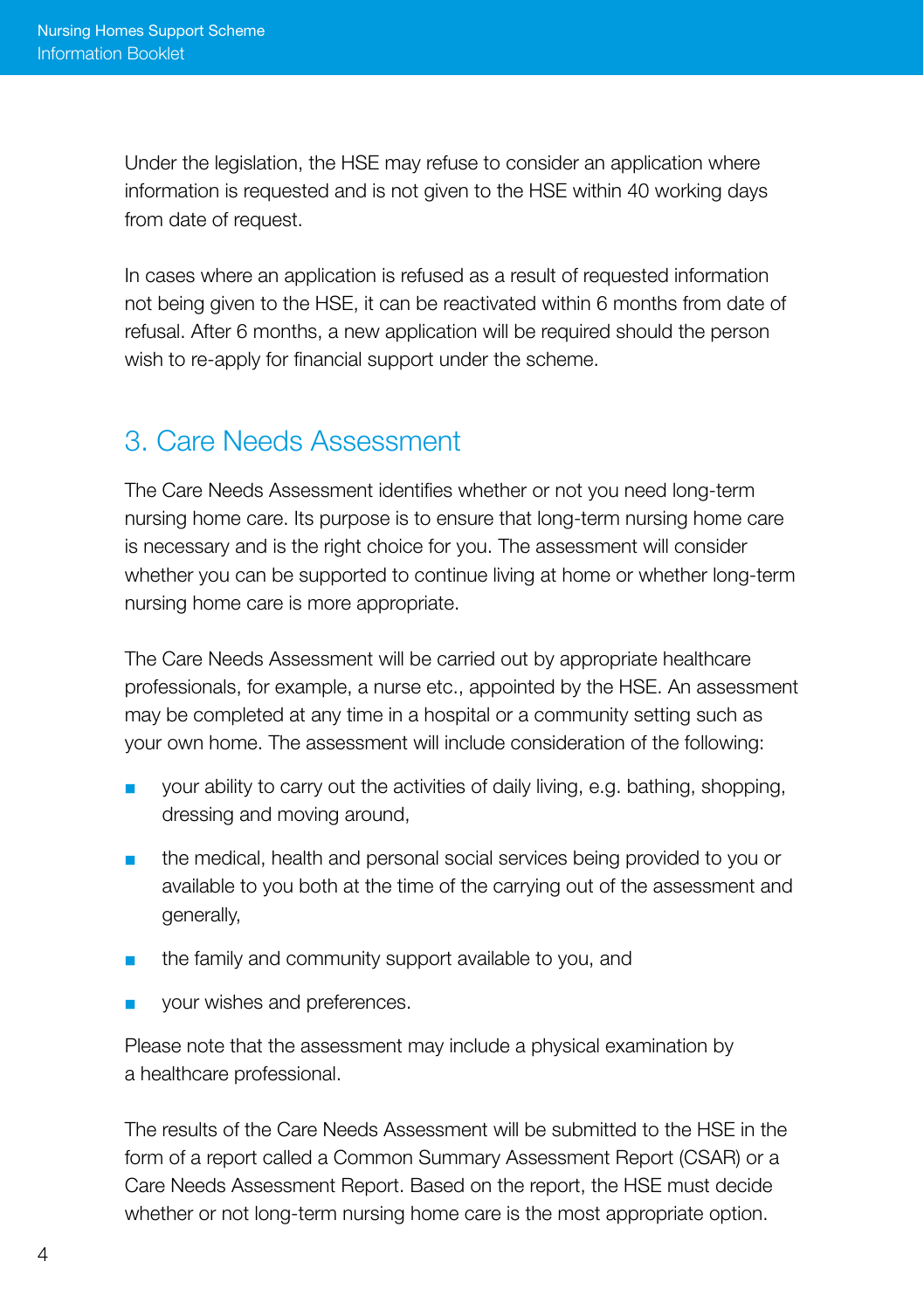Once a decision is made, you will be notified, in writing, within 10 working days. You will be given a copy of the Report and the reasons for the decision.

Where it has been decided by the HSE that an applicant does not need long term nursing home care, a person may not re-apply for a care needs assessment until 6 months after the initial application unless there has been a material change in the person's health or circumstances.

## You must be assessed as needing nursing home care in order to be eligible for either State Support or the Nursing Home Loan.

## 4. Financial Assessment

The Financial Assessment looks at your income and assets in order to work out what your contribution to care will be. The HSE will then pay the balance of your cost of care. For example, if the cost of your care was €1,000 and your weekly contribution was €300, the HSE will pay the weekly balance of €700. This payment by the HSE is called State Support.

The Financial Assessment looks at all of your income and assets.

#### Income and assets:

**Income** includes any earnings, pension income, social welfare benefits/ allowances, rental income, income from holding an office or directorship, income from fees, commissions, dividends or interest, or any income which you have deprived yourself of in the 5 years leading up to your application.

Broadly speaking, an asset is any material property or wealth, including property or wealth outside of the State. Within the legislation, assets are divided into two distinct categories, namely Cash Assets and Non-Cash Assets. Cash assets include savings and deposits including those with banks, credit unions or post offices, stocks, shares, bonds, securities and other financial instruments including approved retirement funds.

Non-Cash assets include all forms of property other than cash assets, for example a person's principal residence or land. In both cases, the assessment will also look at assets which you have deprived yourself of in the 5 years leading up to your application. Details of income and assets are contained in the application form for the scheme.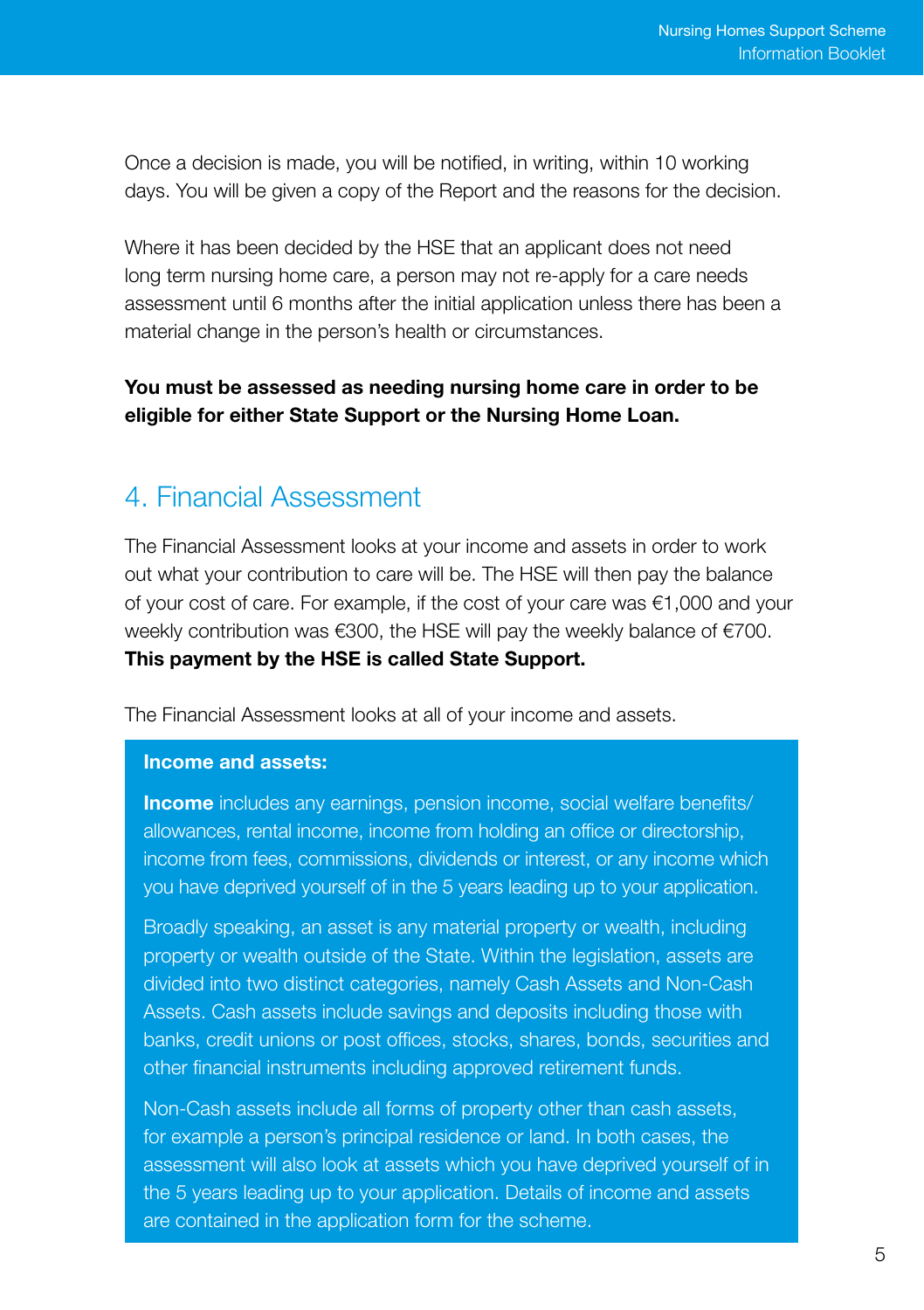If you are a member of a couple, the assessment will be based on half of the couple's combined income and assets. For example, if a couple's income was €600 per week, the assessment of the person needing care would be based on 50% of €600, or €300. In other words, the person needing care would be considered to have a total income of €300 per week.

A **couple** is defined as (a) a married couple who are living together or (b) a heterosexual or same sex couple who are cohabiting as life partners for at least three years.

The assessment will not take into account the income of other relatives such as your children.

## Your Contribution to Care

Having looked at your income and assets, the Financial Assessment will work out your contribution to care. You will contribute 80% of your assessable income and 7.5% of the value of any assets per annum (5% of assets if the application was made prior to the 25th July 2013). However, the first €36,000 of your assets, or €72,000 for a couple, will not be counted at all in the financial assessment.

Where your assets include land and property in the State, the 7.5% contribution based on such assets may be deferred and collected from your estate. This is an optional Nursing Home Loan element of the scheme which is legally referred to as "Ancillary State Support" (see section 5 below).

Your principal residence will only be included in the financial assessment for the first 3 years of your time in care. This is known as the 22.5% or 'three year' cap (15% if application was made prior to the 25th July 2013). It means that you will pay a 7.5% contribution based on your principal residence for a maximum of three years regardless of the time you spend in nursing home care. After 3 years, even if you are still getting long-term nursing home care, you will not pay any further contribution based on the principal residence. This 'three year' cap applies regardless of whether you choose to opt for the loan or not (see section 5).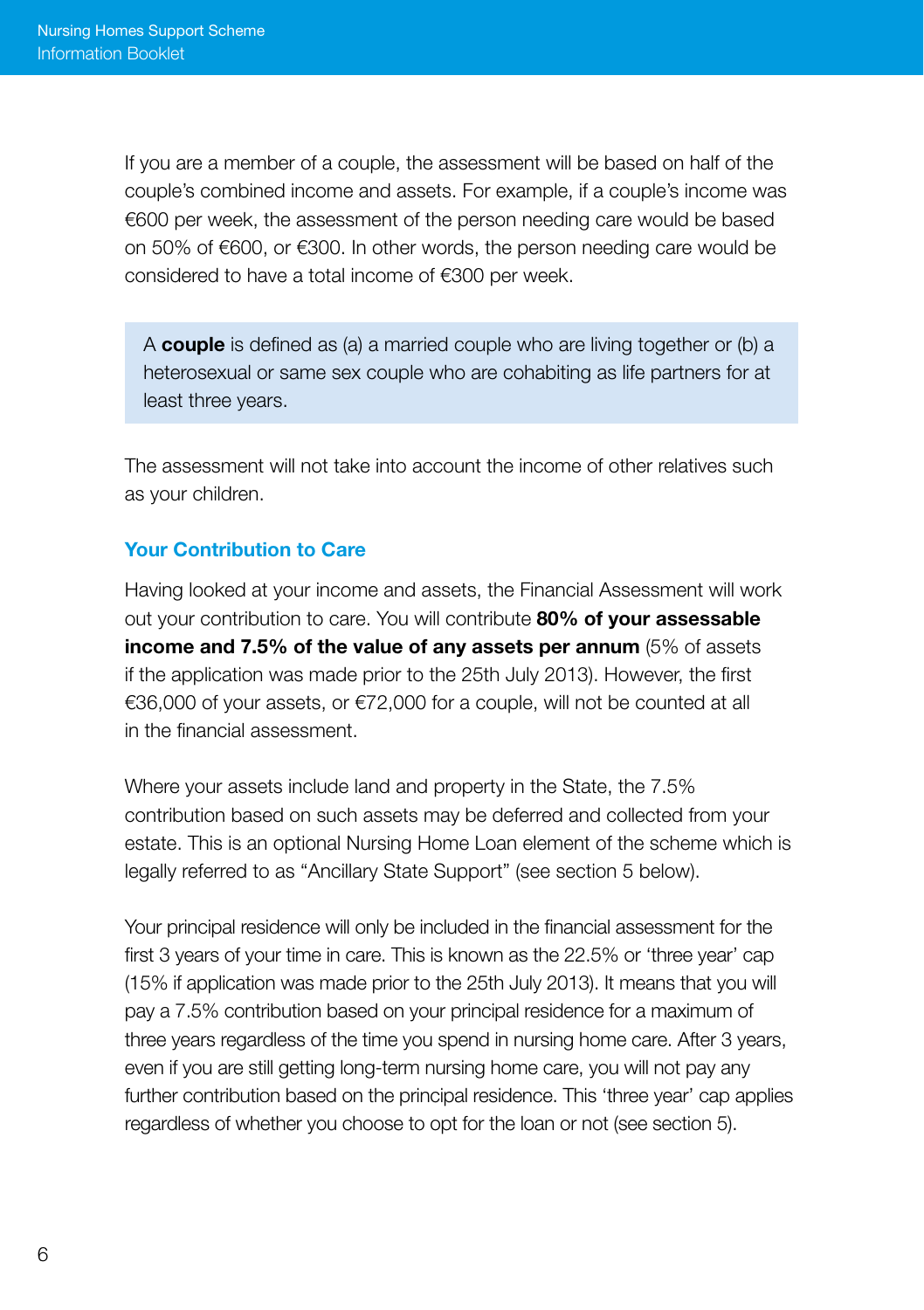If you sell your home, the net proceeds of sale will also qualify for the 3 year cap. You will need to contact your local nursing homes support scheme office should you sell your home.

#### Farmers and Business owners

Farmers and business owners may also apply for the 3 year cap on farm and business assets. The 3 year cap has been extended to more farm and business owners following changes to the legislation with effect from 20th October 2021.

If you are a farmer or business owner, you need to meet a number of conditions to avail of the 3-year cap including the following:

1. You must apply to the HSE for the appointment of your family successor. A family successor must be 18 years or older, the partner of the person who needs care or a relative of the person who needs care, or of their partner or a son-in-law or daughter-in-law of the person who needs care or their partner.

The family successor must commit to run your farm or business for at least 6 years. This begins from the day that they are appointed.

- 2. A substantial part of the working time of you, your partner or your family successor must have been regularly and consistently applied to running the family asset for at least 3 of the last 5 years. This is up to the day that you entered care.
- 3. Where the asset is a transferred asset, each owner of the transferred asset must consent to the making of the application for the appointment of the family successor.
- 4. You, your partner, and any other owners of the farm or business must consent to a charge in favour of the HSE being placed on the farm or business. If the asset is a transferred asset the person specified in your application for appointment as a family successor and any other owner of the transferred asset must consent to the creation of a charge in favour of the HSE over the family asset. The charge will be removed once the 6 year period expires, provided that the conditions of the 3 year cap are complied with.

As part of your application both you and your family successor must complete a Statutory Declaration confirming that the above conditions are, or will be met.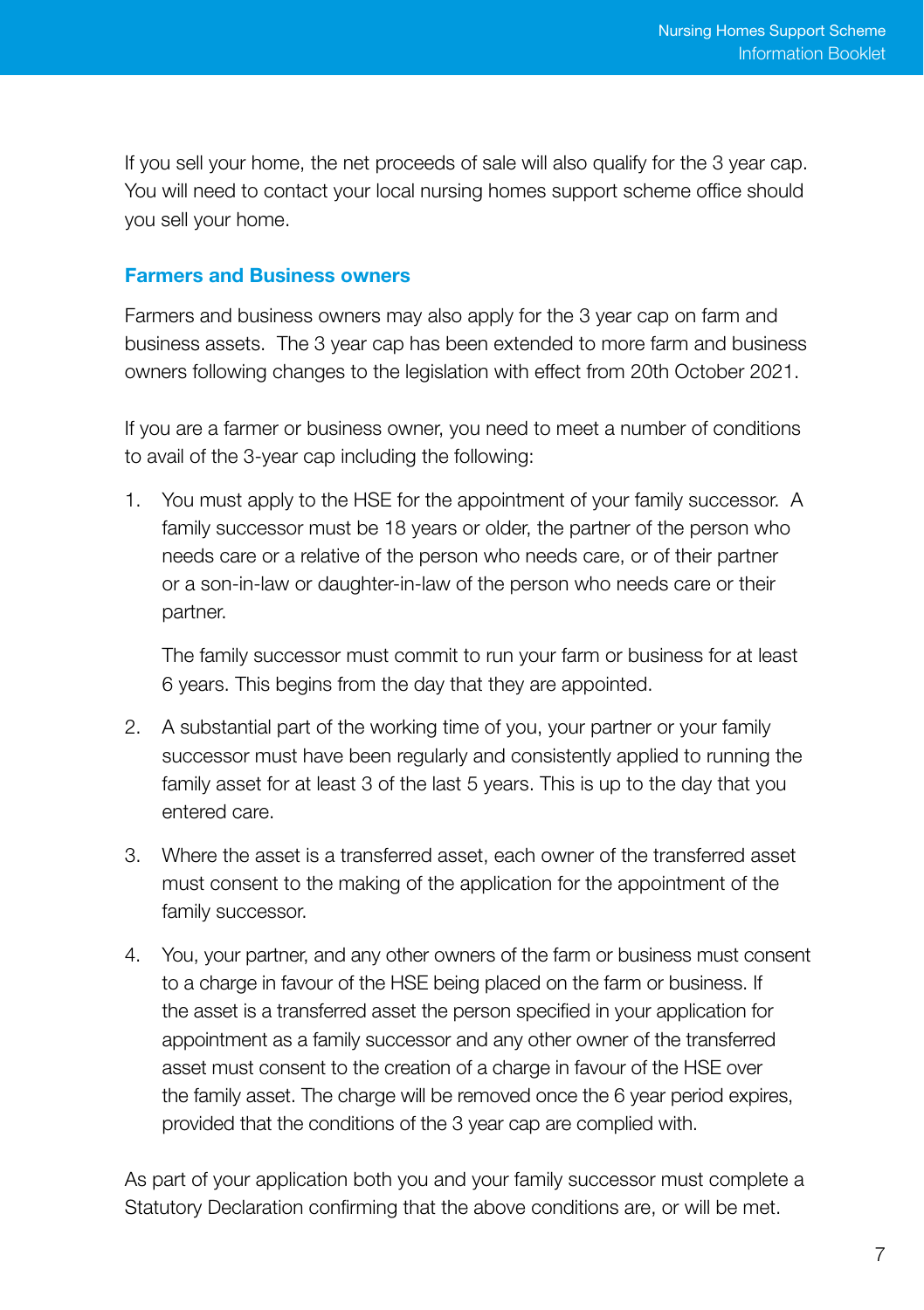Statutory Declaration forms are available on www.hse.ie/nhss or from your local Nursing Homes Support Scheme Office.

We will review each appointed family successor to make sure that they comply with the conditions of the Scheme. At review stage, your appointed family successor will need to provide official documents as proof that they are continuing to run the farm or business. The list of acceptable documents is on www.hse.ie/nhss

Farms and businesses that have not been actively worked by you, your partner or the proposed family successor cannot be considered for the 3 year cap. If a family successor does not comply with the conditions of the Scheme, this may lead to monies being due for repayment to the HSE.

If a family successor can no longer comply with the conditions of the scheme, they must contact their local nursing homes support scheme office as soon as possible. An application for the appointment of a new family successor will be required in order to continue to avail of the 3 year cap on the farm or business assets.

## If you are already in the Fair Deal scheme

The new 3 year cap criteria came into effect for farms and businesses on 20th of October 2021.

People in care under the Scheme immediately before this date will have the option to apply for the 3 year cap on a farm or business under the old criteria before the 20th of April 2022. In such cases you will not have to apply to the HSE for the appointment of a family successor but you will need to provide the following:

- 1. Evidence that you suffered a sudden illness or disability which caused you to need long term nursing home care, and
- 2. Evidence that a substantial part of the working day of you or your partner was regularly and consistently applied to the working the farm or business until the onset of the sudden illness or disability, and
- 3. A certificate in writing of the family successor that he or she will on a consistent and regular basis apply a substantial part of his or her working day to working the farm or the business.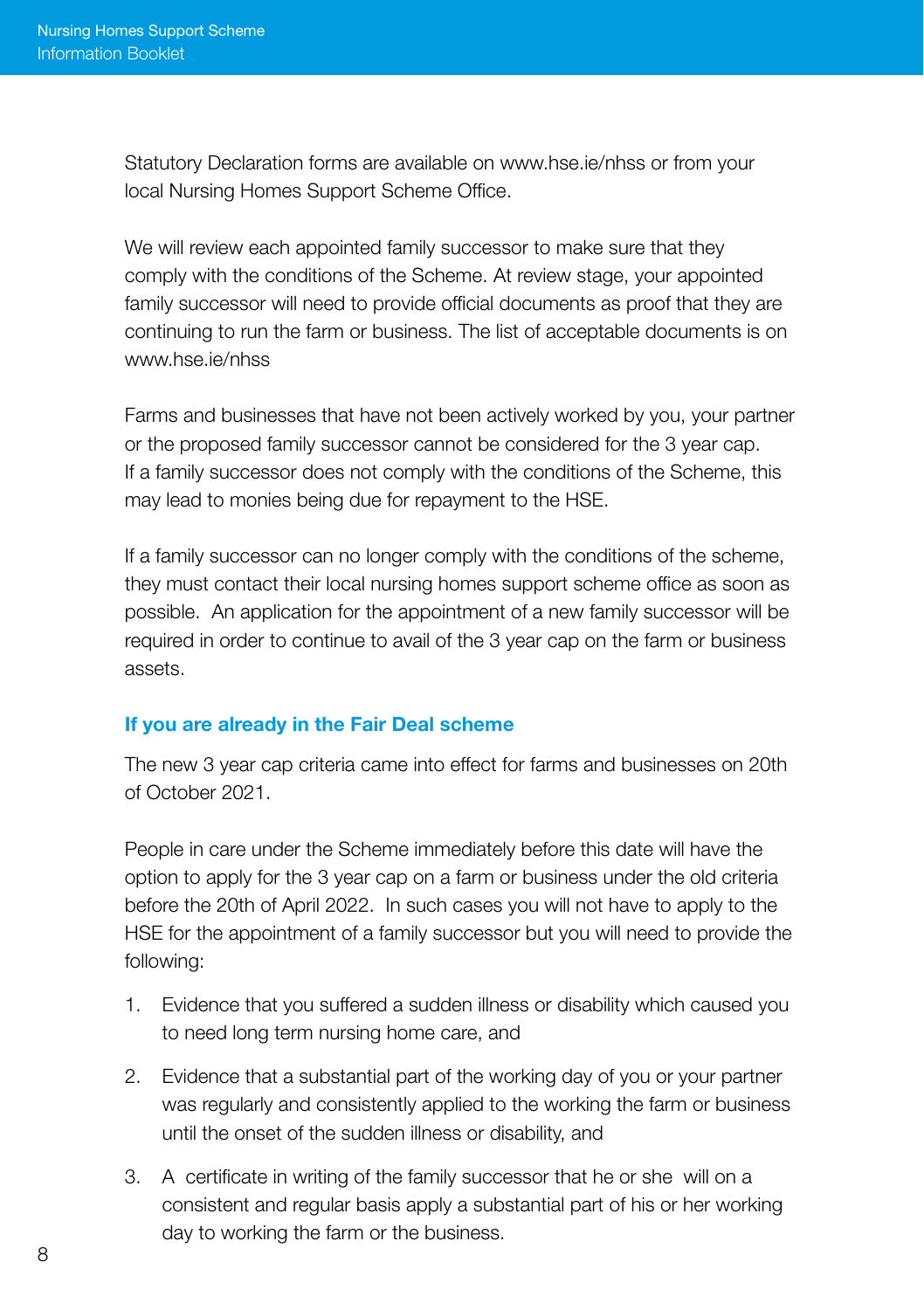If you are already availing of the Scheme but you do not qualify under the sudden illness or disability criteria, you may now avail of the 3 year cap under the new criteria by applying for the appointment of a family successor.

Important note: Payment of financial support cannot be backdated; you will not get a refund for any payments made before the 3-year cap has been applied.

For example, if you have spent 5 years in care, you may qualify for the 3 year cap relief from the date a family successor is appointed and meet the other conditions of the relief. You won't be repaid any payments already made by you towards the cost of your care.

You can appeal decisions that we make.

If you have transferred your farm or business within the 5 years prior to or any time after your first application for State support to a family successor you can still apply for the 3 year cap on the transferred assets. You will need to make an application to the HSE to appoint a family successor through the Scheme.

#### If you sell your farm or business

If you sell your farm or business at any stage, the money from the sale will be assessed as part of your cash assets. This happens even if the 3 year cap has passed.

You must tell the Nursing Homes Support Scheme Office about any sale. You must do this within 10 working days of the date of the sale.

This is so we can carry out a new assessment of your weekly contribution.

In the case of a couple, the contribution based on the principal residence will be capped at 11.25% (7.5% if the application was made prior to the 25th July 2013) where one member of the couple remains in the home while the other enters long term nursing home care, i.e. the 'three year' cap applies. Where a person opts for the nursing home loan in respect of the principal residence, their spouse or partner can also apply to have the repayment of the loan deferred for their lifetime (see section 9).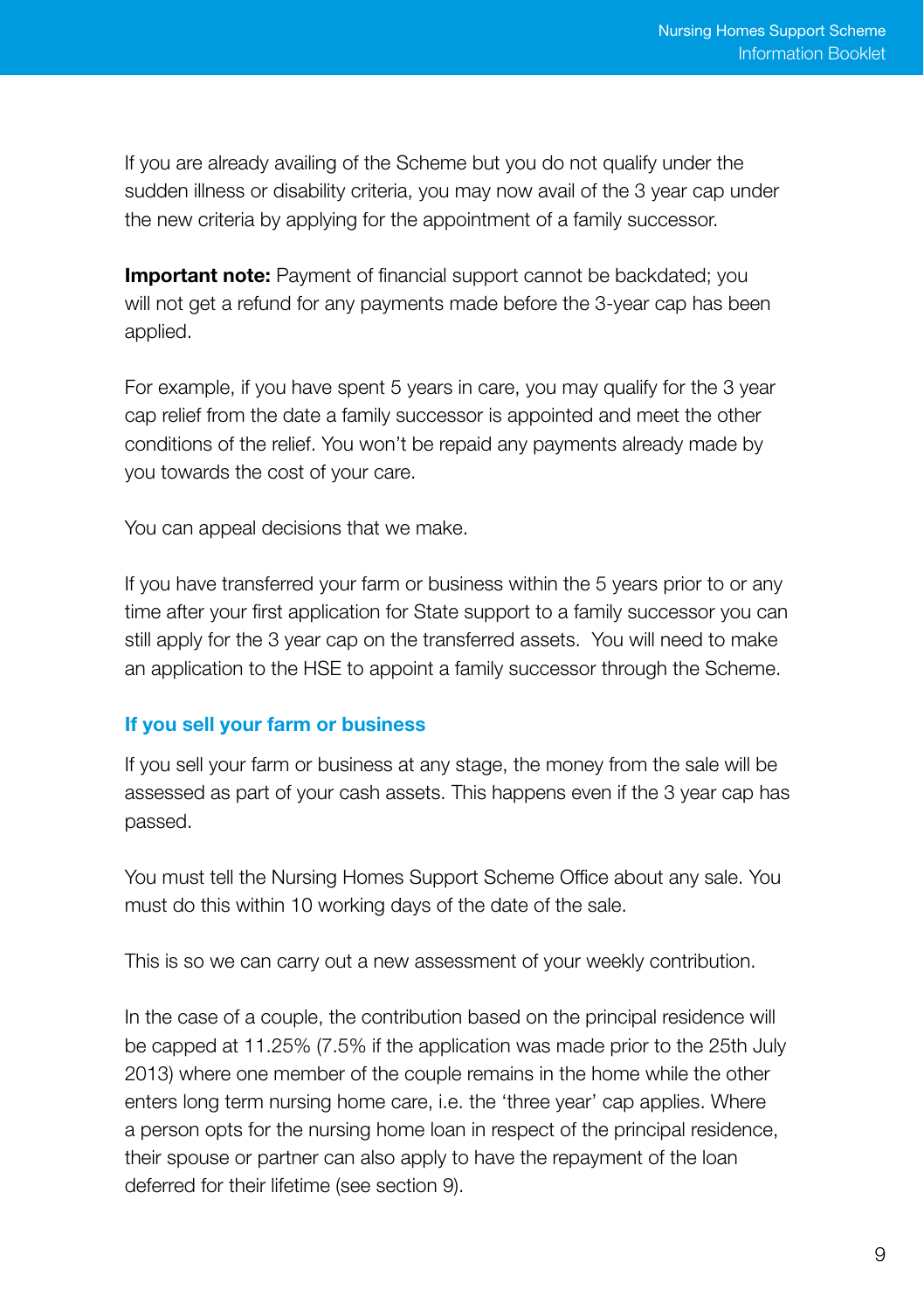All other assets will be taken into account for as long as you are in care.

It should be noted that tax relief may be available in respect of medical expenses and nursing home fees. Please contact your local revenue office or www.revenue.ie for further information.

Finally, there are important safeguards built in to the Financial Assessment which are worth noting.

- (a) Nobody will pay more than the actual cost of care.
- (b) You will keep a personal allowance of 20% of your income or 20% of the maximum rate of the State Pension (Non-Contributory), whichever is the greater.
- (c) If you have a spouse/partner remaining at home, he/she will be left with 50% of the couple's income or the maximum rate of the State Pension (Non-Contributory), whichever is the greater.
- (d) If both members of a couple enter nursing home care, they each retain at least 20% of their income, or 20% of the maximum rate of the State Pension (Non-Contributory), whichever is the greater.

*(Note: (b)-(d) above refers to contributions to care based on income)*

## Conditions of payment of financial support under the Nursing Homes Support Scheme Act 2009

It is a condition of payment that a person who qualifies for financial support or the person acting on their behalf, shall inform the HSE if there is any change in the financial means of the person, his/her partner or a child of the person or partner who is less than 21 years of age which may result in:

- (i) financial support not being provided,
- (ii) the amount of financial support being reduced, or
- (iii) financial support ceasing to be provided

Notice must be given in writing to the Executive of any material change in circumstances not later than 10 working days after such change becomes known.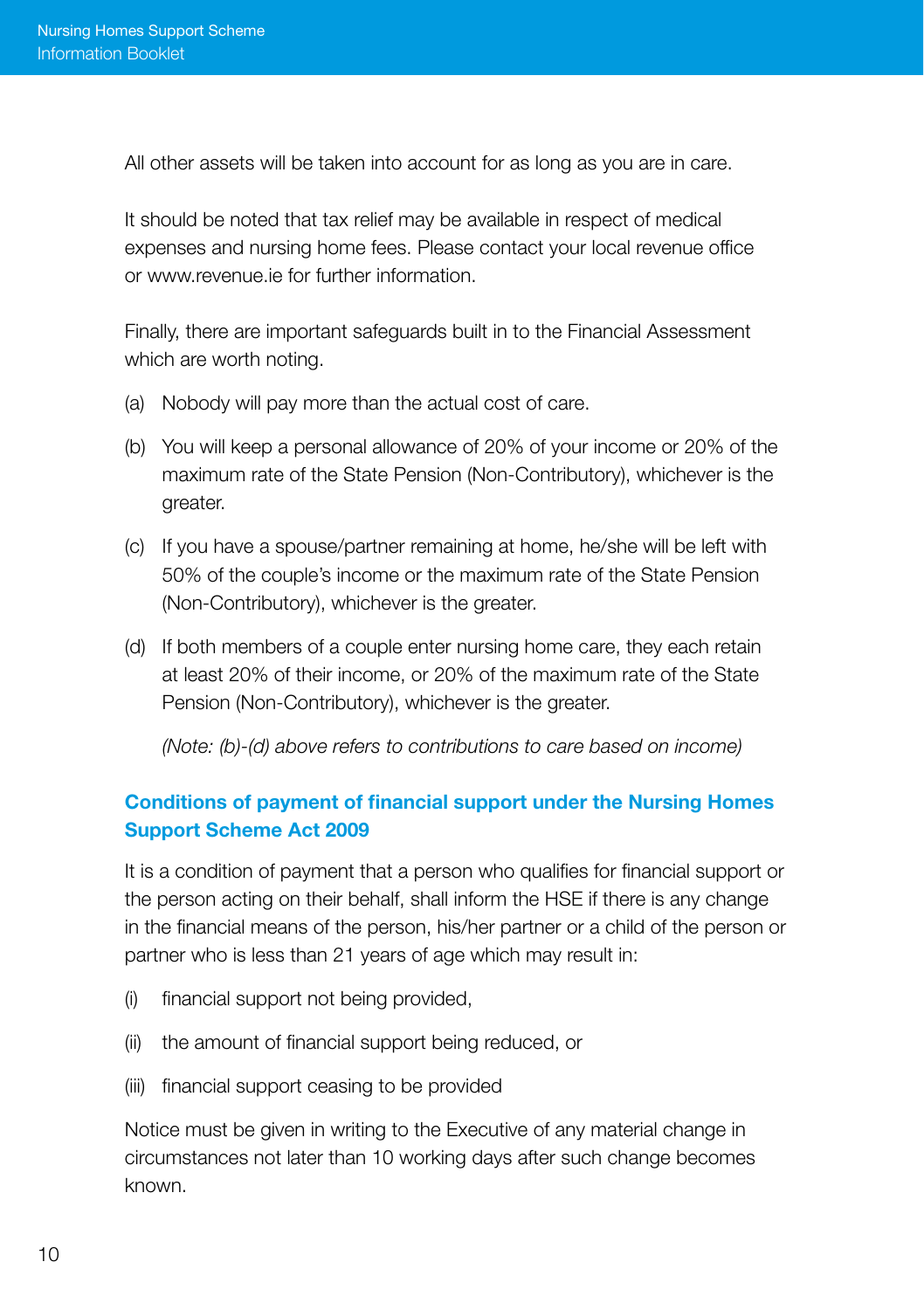Examples of material changes in circumstances which must be notified to the Nursing Homes Support Scheme Office include the following:

- Death of a spouse/partner
- An increase in income for the applicant or their spouse/partner
- Rental income commencing or increasing
- Sale of person's home or other properties
- Legal settlement/receipt of compensation
- Increase in cash assets
- Increase in other assets, e.g. inheritance, beneficiary in a will
- **Legal Separation**

A person who, without reasonable excuse, does not notify the HSE of a material change in circumstances within the specified timeframe is liable on summary conviction to a fine under Section 24 (2) of the Nursing Homes Support Scheme Act 2009.

## What happens when a person in nursing home care sells their principal residence?

The Nursing Homes Support Scheme Office must be notified within 10 working days. The net proceeds of the sale will be included in the financial assessment as cash assets until the person has been in care for 3 years. The net proceeds of sale will no longer be included in the financial assessment once the person has been in care for 3 years. This is called the "net proceeds of sale deductible amount". This also means that if a person sells their principal residence after the 3 year cap has expired, the net proceeds will become a deductible amount in their financial assessment.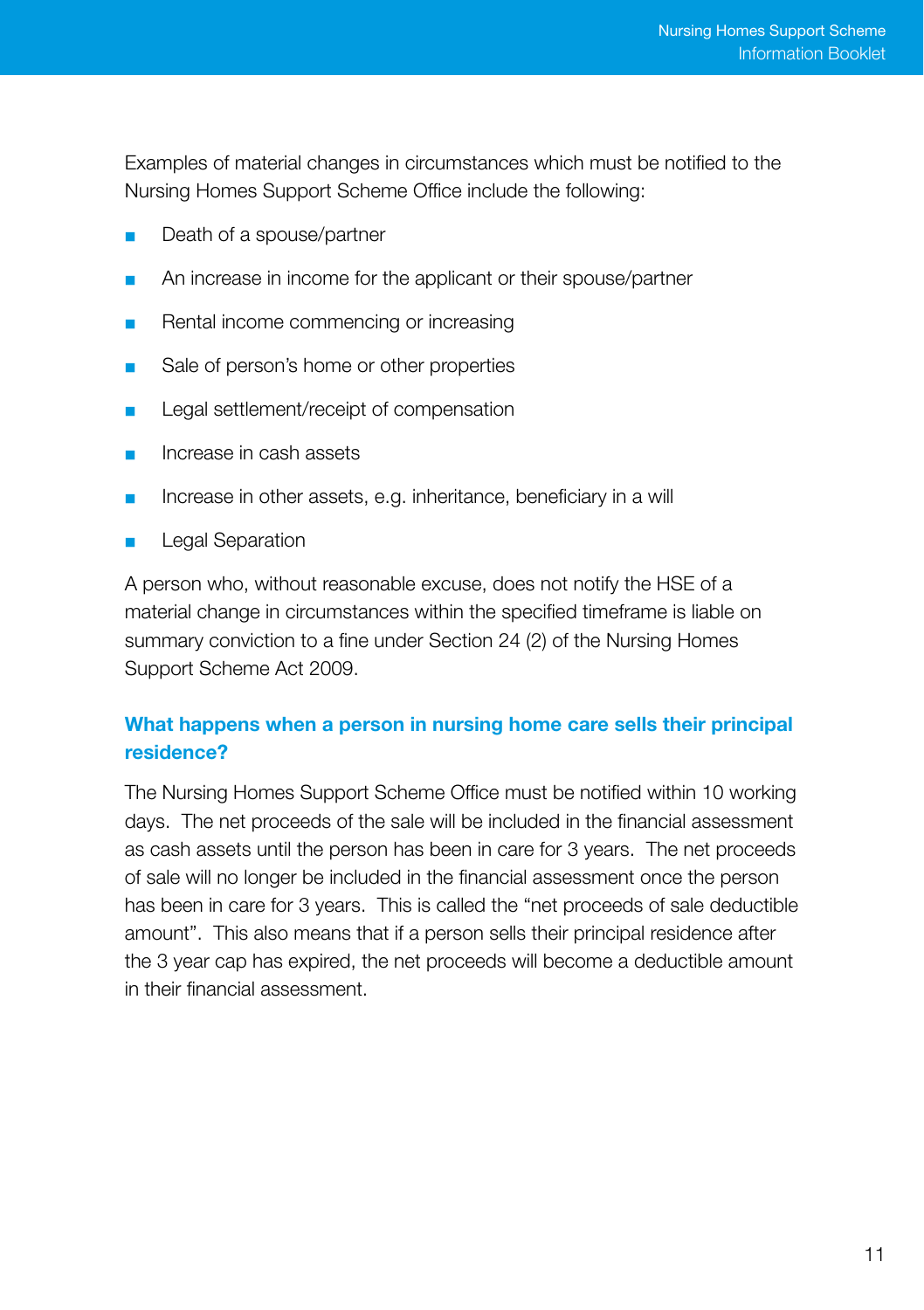# Financial Assessment – Examples

The following are examples of financial assessments which calculates a person's contribution towards the cost of their care:

## Applicant A (single)

| €240.30 p.w. |
|--------------|
| Nil          |
| €200,000     |
|              |

## Calculation – Contribution to Care:

| Assessed weekly contribution towards the cost of care                                   | €428.78 |
|-----------------------------------------------------------------------------------------|---------|
| Weekly Contribution based on 7.5% of Assets<br>(Less $\epsilon$ 36,000 Asset Disregard) | €236.54 |
| Weekly Contribution based on 80% of Income                                              | €192.24 |

As the applicant has no savings, he/she may decide to avail of the nursing home loan to pay that part of their weekly contribution based on the asset (€236.54) which without the loan is €428.78 per week. By availing of the loan, the applicant will pay €192.24 per week to the nursing home, with a nursing home loan of €236.54 per week being paid by the HSE.

## Applicant B (single)

| Income                     | €400 p.w. |
|----------------------------|-----------|
| Savings                    | €100,000  |
| <b>Principal Residence</b> | €200,000  |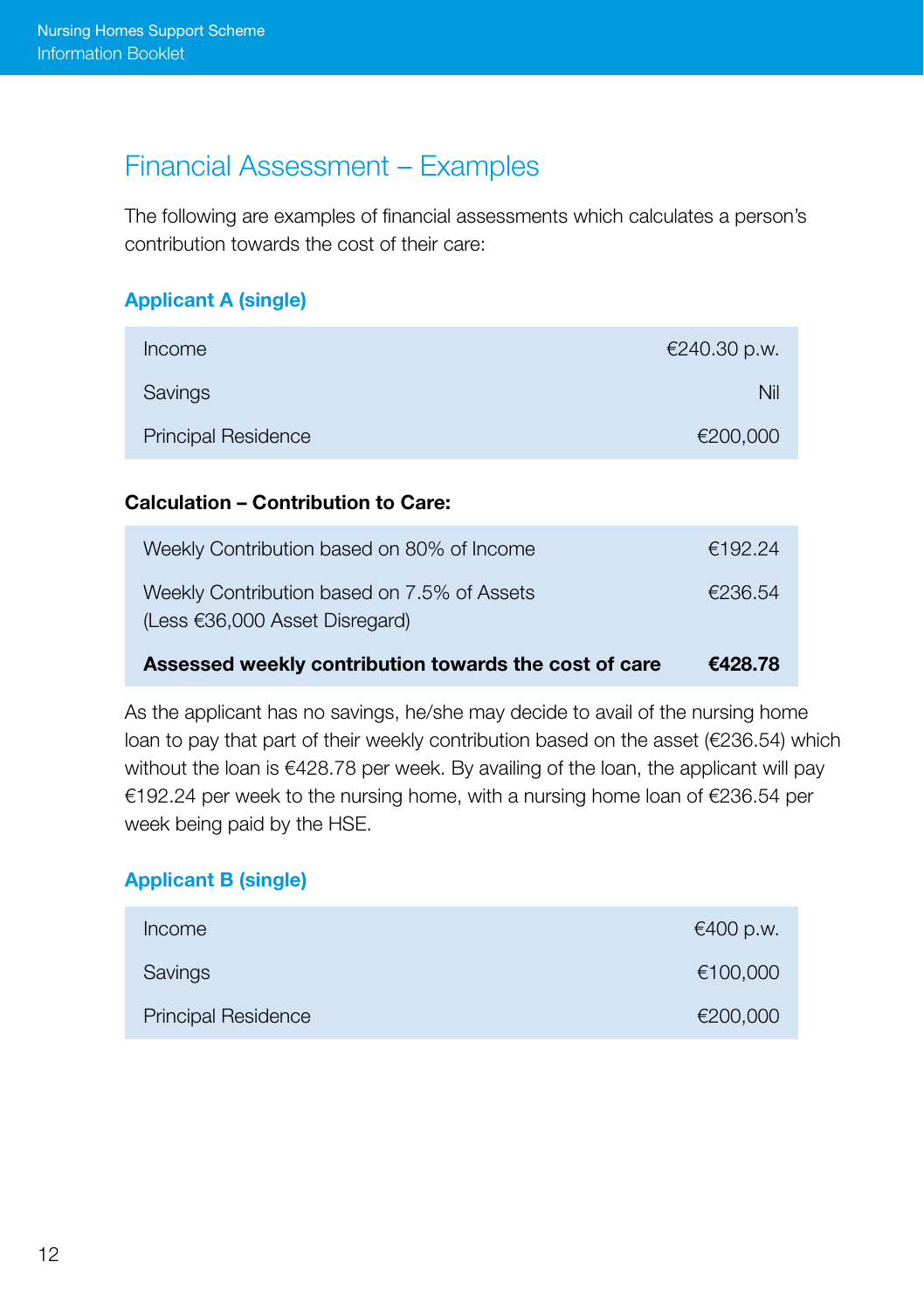## Calculation – Contribution to Care:

| Weekly Contribution based on 80% of Income                                           | €320.00 |
|--------------------------------------------------------------------------------------|---------|
| Weekly Contribution based on 7.5% of Cash Assets<br>(Less $€36,000$ Asset Disregard) | €92.31  |
| Weekly Contribution based on 7.5% Principal Residence                                | €288.46 |
| Assessed weekly contribution towards the cost of care                                | €700.77 |

Applicant B has €100,000 in savings. The weekly amount attributed to the principal residence is €288.46. In this example the person may not decide to apply for the nursing home loan given that he/she appears to have money to meet their weekly contribution of €700.77. However, a person may apply for the loan at any stage if they wish.

## Applicant C (member of a couple)

| Combined Income            | €800 p.w. |
|----------------------------|-----------|
| <b>Combined Savings</b>    | €100.000  |
| <b>Principal Residence</b> | €200,000  |

## Calculation – Contribution to Care:

| Weekly Contribution based on 40% (80%/2) of Income                                           | €320.00 |
|----------------------------------------------------------------------------------------------|---------|
| Weekly Contribution based on 7.5%/2 (3.75%) of<br>Cash Assets (Less €72,000 Asset Disregard) | €20.19  |
| Weekly Contribution based on 7.5%/2 (3.75%)<br><b>Principal Residence</b>                    | €144.23 |
| Assessed weekly contribution towards the cost of care                                        | €484.42 |

This couple has combined savings of €100,000. The weekly amount attributed to the principal residence is €144.23. Applicant C may not wish to apply for the nursing home loan given that it appears that sufficient money may be available to meet his/her weekly contribution of €484.42. However, he/she may apply for the loan at any stage if they wish.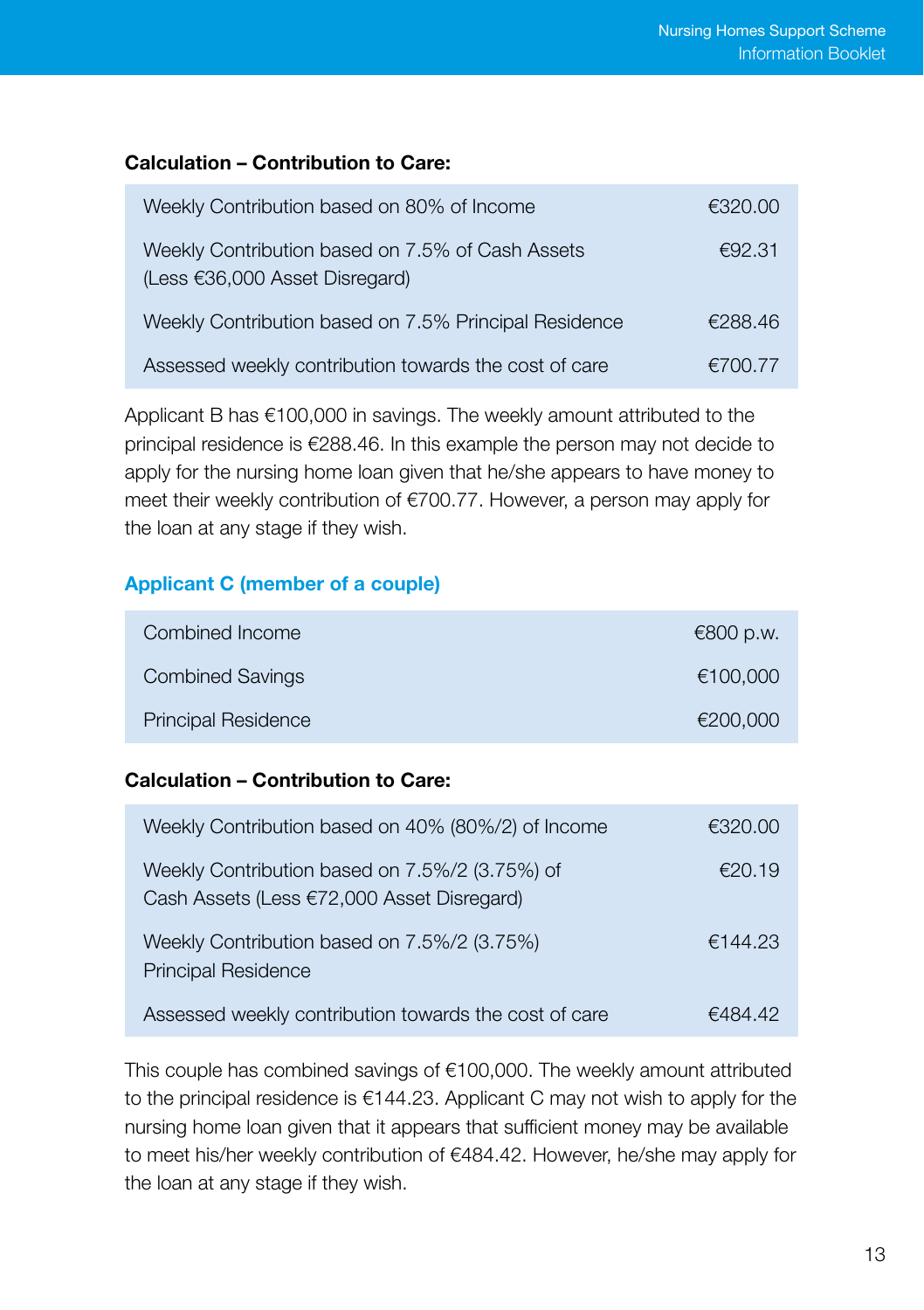It should be noted that in all of the examples above, the contribution based on the principal residence is only included in the assessed weekly contribution for the first 3 years that the person is in receipt of care services.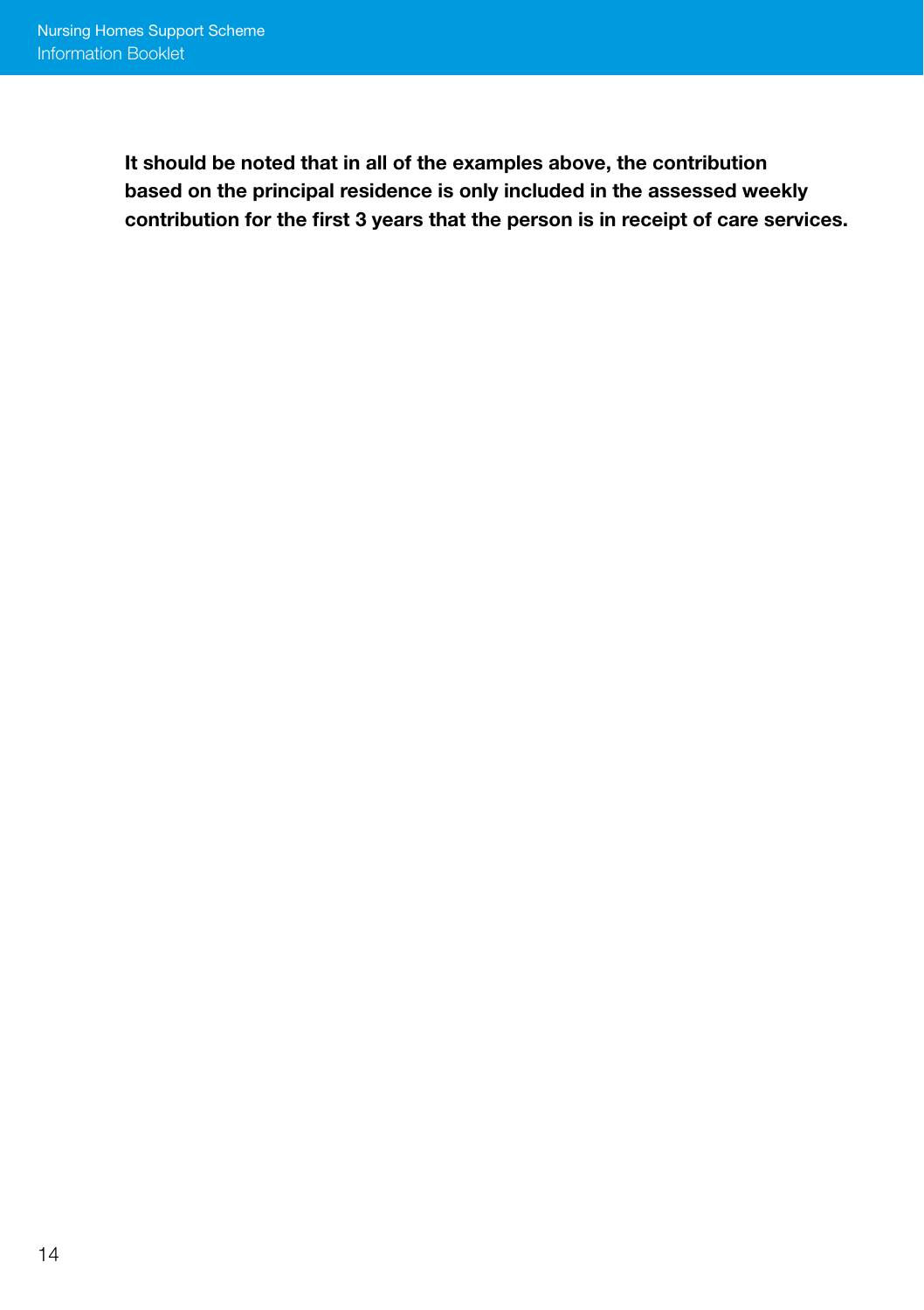# 5. Nursing Home Loan ("Ancillary State Support")

As outlined above, where your assets include land and property in the State, the contribution based on such assets may be deferred. This means that you do not have to find the money to pay this contribution during your lifetime. Instead, if approved, the HSE will pay the money to the nursing home on your behalf and it will be collected after your death.

This is an optional benefit of the scheme. It is effectively a loan advanced by the State which can be repaid at any time but will ultimately fall due for repayment upon your death. Its purpose is to ensure that you don't have to sell assets such as your house during your lifetime. The legal term for the Nursing Home Loan is "Ancillary State Support". You may choose to apply for this element of the scheme at the date of initial application or at any stage while resident in the nursing home.

In order to apply for the Nursing Home Loan you must provide written consent to having a Charging Order registered against your asset. If you are part of a couple, your spouse/partner must also request the payment of the loan and you must both consent to having the Charging Order registered against the interest of you and your spouse/partner in the asset. The Charging Order is a simple type of mortgage which secures the money loaned by the HSE. Subject to your consent, the HSE is responsible for making the Charging Order, registering it against your asset and making Nursing Home Loan payments to the nursing home on your behalf. You will not need to do anything (although the HSE may need to check with you about the information in your application).

If a person does not have the capacity to consent to the Nursing Home Loan and the Charging Order, a Care Representative will need to be appointed to act on his/ her behalf. A person appointed under Enduring Power of Attorney or the Committee of a Ward of Court can also make an application in such circumstances (see section 6 below for full details). A person does not have to apply for the nursing home loan if they have sufficient money to pay their full assessed weekly contribution to the nursing home. In such cases a person may wish to apply for State support only.

You may wish to seek independent legal advice before you apply for a nursing home loan (Ancillary State Support). There is no requirement on you to do so. The loan amount when falling due for repayment must be repaid to the Revenue Commissioners. The repayment of the Nursing Home Loan is dealt with in Section 9 of this booklet.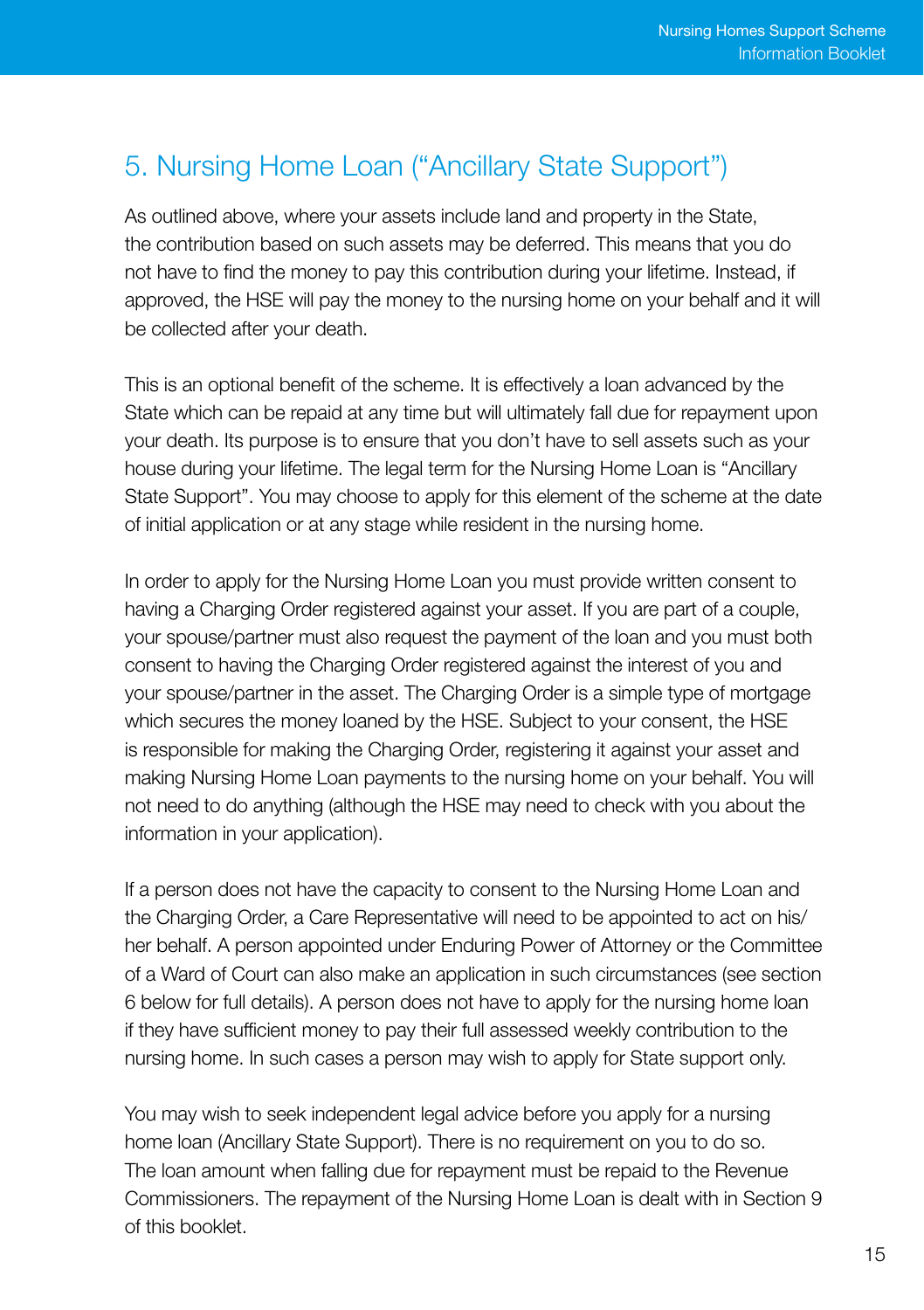# 6. Care Representative

## Role of a Care Representative

A Care Representative is only required where a person has reduced capacity to make certain decisions (i.e. diminished mental capacity) and wishes to apply for the Nursing Home Loan.

The Care Representative is appointed by the Circuit Court. Their role is to act on behalf of the person in respect of the Nursing Homes Support Scheme and especially in respect of the Nursing Home Loan. They can also act on behalf of the person in relation to making an application for a Care Needs Assessment, State Support, or any other matter relating to the scheme. The list of people who can apply to be a Care Representative is set out in the box below.

#### Persons who can apply for Appointment as a Care Representative

The following persons, in order of priority, may apply to be appointed as a Care Representative once they are 18 years of age or over:

- 1. Your spouse/partner,
- 2. Your parent,
- 3. Your child,
- 4. Your brother or sister (whether of the whole or half blood),
- 5. Your niece or nephew,
- 6. Your grandchild,
- 7. Your grandparent,
- 8. Your aunt or uncle,
- 9. A person who appears to the court to have a good and sufficient interest in your welfare, other than:
	- the owner of a nursing home in which you reside or are likely to reside, or
	- a medical practitioner who examined you and prepared a report for the Court in relation to your capacity.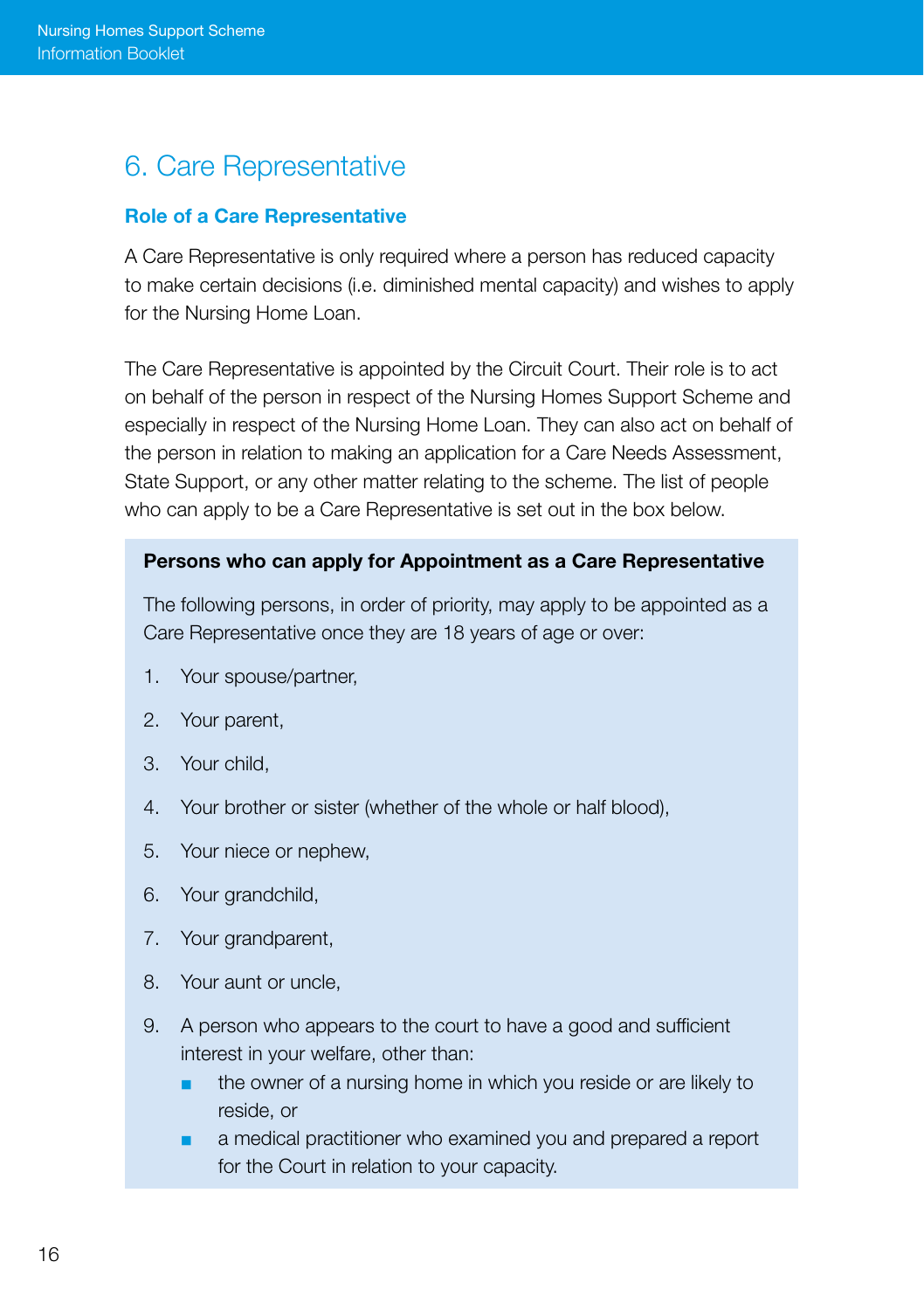A person is considered to be of diminished mental capacity if, in relation to a decision on applying for the Nursing Home Loan and consenting to the Charging Order, he or she is unable:

- a) to understand the information relevant to the decision,
- b) to retain that information,
- c) to use or weigh that information as part of the process of making the decision, or
- d) to communicate his or her decision (whether by talking, using sign language, communicating through a third party or any other means).

Two reports from two separate registered medical practitioners are required by the Court as evidence that a person is of diminished mental capacity. Your doctor may be able to assist you in obtaining these reports.

## Procedure for Appointment as a Care Representative

The application for appointment must be made to the County Registrar in any county in the Circuit in which the person requiring a care representative now lives or in which he or she has lived at any time during the past three years.

In order to make an application, the following documents must be lodged with the Circuit Court Office for the county in which the application is being made. These are as follows:

- A document called a **Notice of Motion** which must be addressed to the County Registrar
- A sworn statement called an **Affidavit** setting out the reasons for the application; the affidavit should be sworn before a Commissioner for Oaths or a practising solicitor
- The two **Medical Reports** mentioned above, which must be exhibited to (i.e. attached to) the affidavit *prior* to the swearing
- Any **Consents** in writing to the application received from persons with an equal or greater priority to be appointed as care representative (please see order of priority listed in the box on page 9), which must also be exhibited to (i.e. attached to) the affidavit *prior* to the swearing.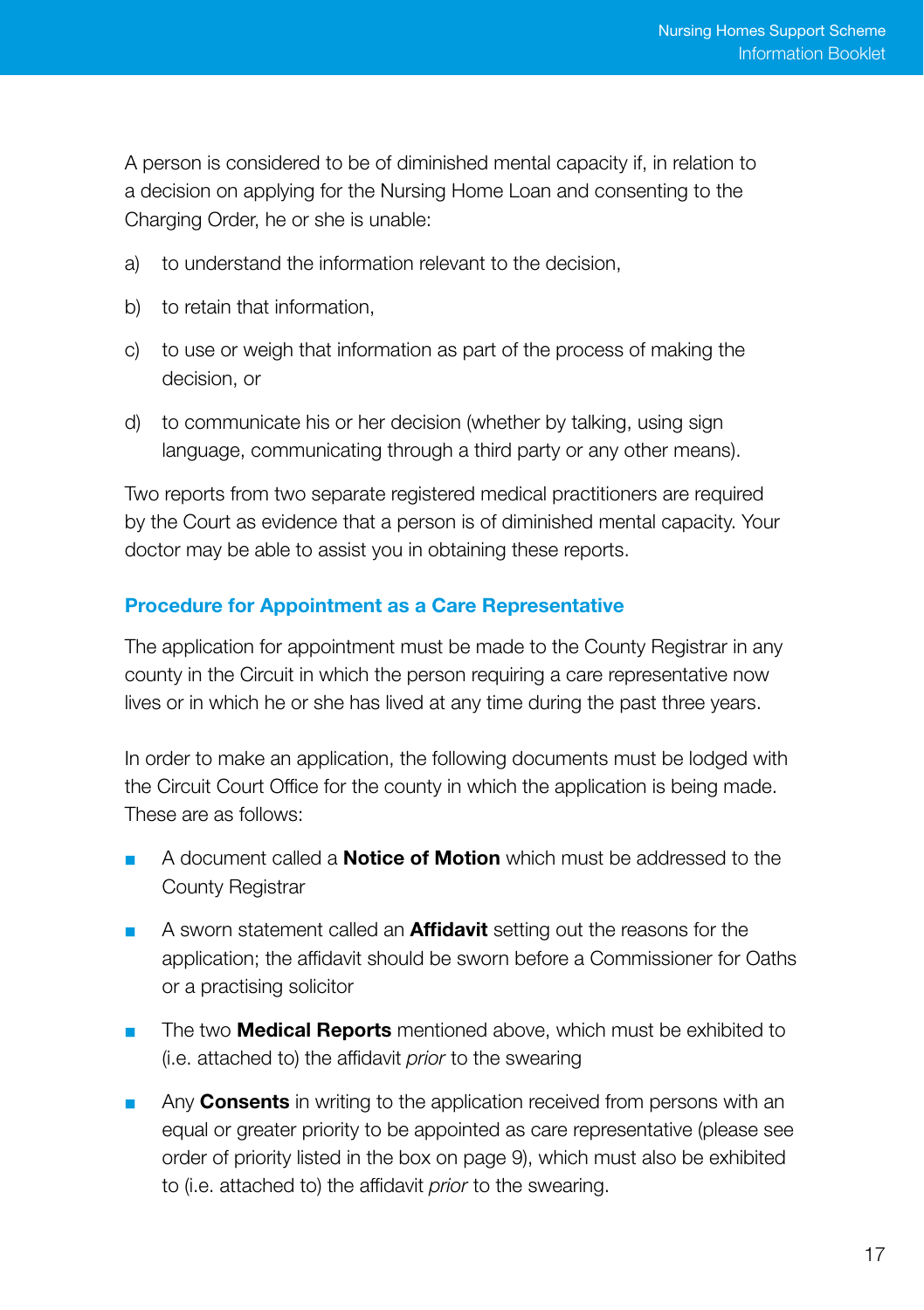Templates of these documents are available on the Courts Service website (www.courts.ie).

Firstly, all the documents (the Notice of Motion, the Affidavit, the attached Medical Reports and Consents) should be lodged together in the Circuit Court Office and this can be done either in person or by post. The Notice of Motion and the Affidavit must be stamped in advance with the appropriate stamp duty. Information on stamp duty is available on the Courts Service website.

When the documents are received by the Circuit Court Office, the application shall be listed before the County Registrar.

Secondly, the person making the application must also serve a copy of the Notice of Motion, together with a copy of the Affidavit and the attached Medical Reports, on the person in respect of whom the application is being made as well as on every person with an equal or greater priority to apply for appointment to be the care representative. The documents must be served personally on the person in respect of whom the application is being made. In every other case they may be served personally or by registered post. Please note that you do not need to serve copies of the documents on every person with an equal or greater priority if the person has already consented in writing to the application.

Finally, the person making the application must also serve a document called a **Reply** on the person in respect of whom the application is being made. In the Reply, the person can indicate whether or not he or she objects to the appointment. The Reply should be sent to the County Registrar seven days before the date on which the matter is to be listed.

You do not need to obtain legal representation in order to be appointed as a Care Representative. However, anyone who wishes to seek legal advice/ representation is free to do so.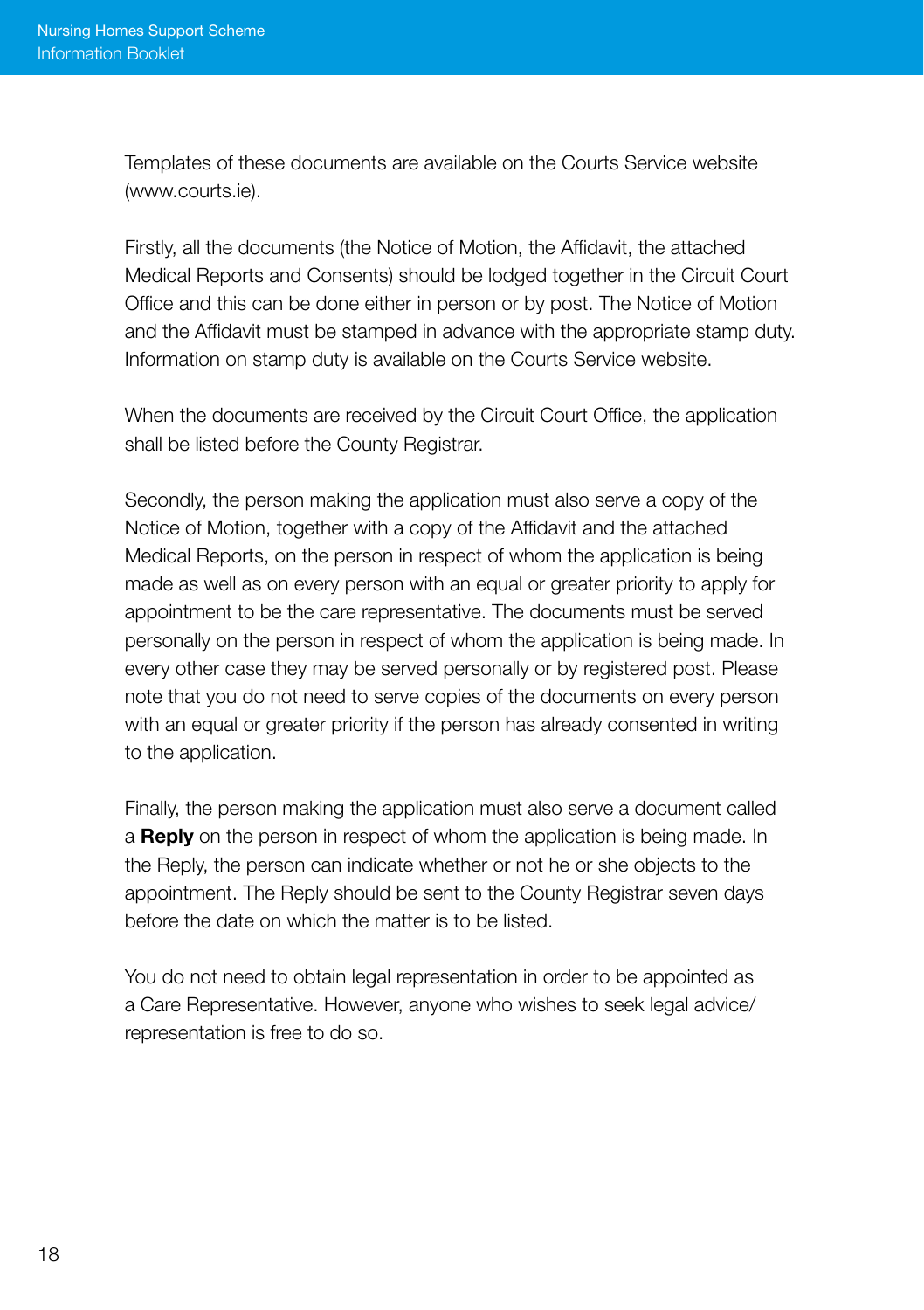## Exemptions to Requirement for Appointment as a Care Representative

A Care Representative is not needed in order to apply for the Nursing Home Loan in any of the following cases:

- Where the applicant is of full mental capacity.
- Where the applicant is a Ward of Court (in such cases the Committee of the applicant may apply where he/she has been authorised to do so by the President of the High Court).
- Where a person is appointed under a valid, registered Enduring Power of Attorney to act on behalf of the applicant and is not restricted by the terms of the Power of Attorney from applying for the Nursing Home Loan.
- Where another person is already permitted by law to act on behalf of the applicant.

# 7. Next Steps

Once the Care Needs and Financial Assessments have been processed the HSE will write to you. Firstly, it will advise you of your contribution to care and whether you are eligible for State Support. Secondly, if you have applied for the Nursing Home Loan, it will also advise you about your eligibility for this. Thirdly, it will provide you with a list of nursing homes to choose from. The list will include public nursing homes, voluntary nursing homes and approved private nursing homes. Approved private nursing homes are homes which have agreed the price charged for care with the National Treatment Purchase Fund and are approved for the purposes of the scheme.

You can choose care in any nursing home on the list. However, in order for financial support to be provided:

- The home must have a place for you, and
- The home must be able to cater for your particular needs. The nursing home will have to carry out an assessment to determine whether it can meet your particular needs.

Your choice of nursing home is not connected in any way to the level of your contribution to care.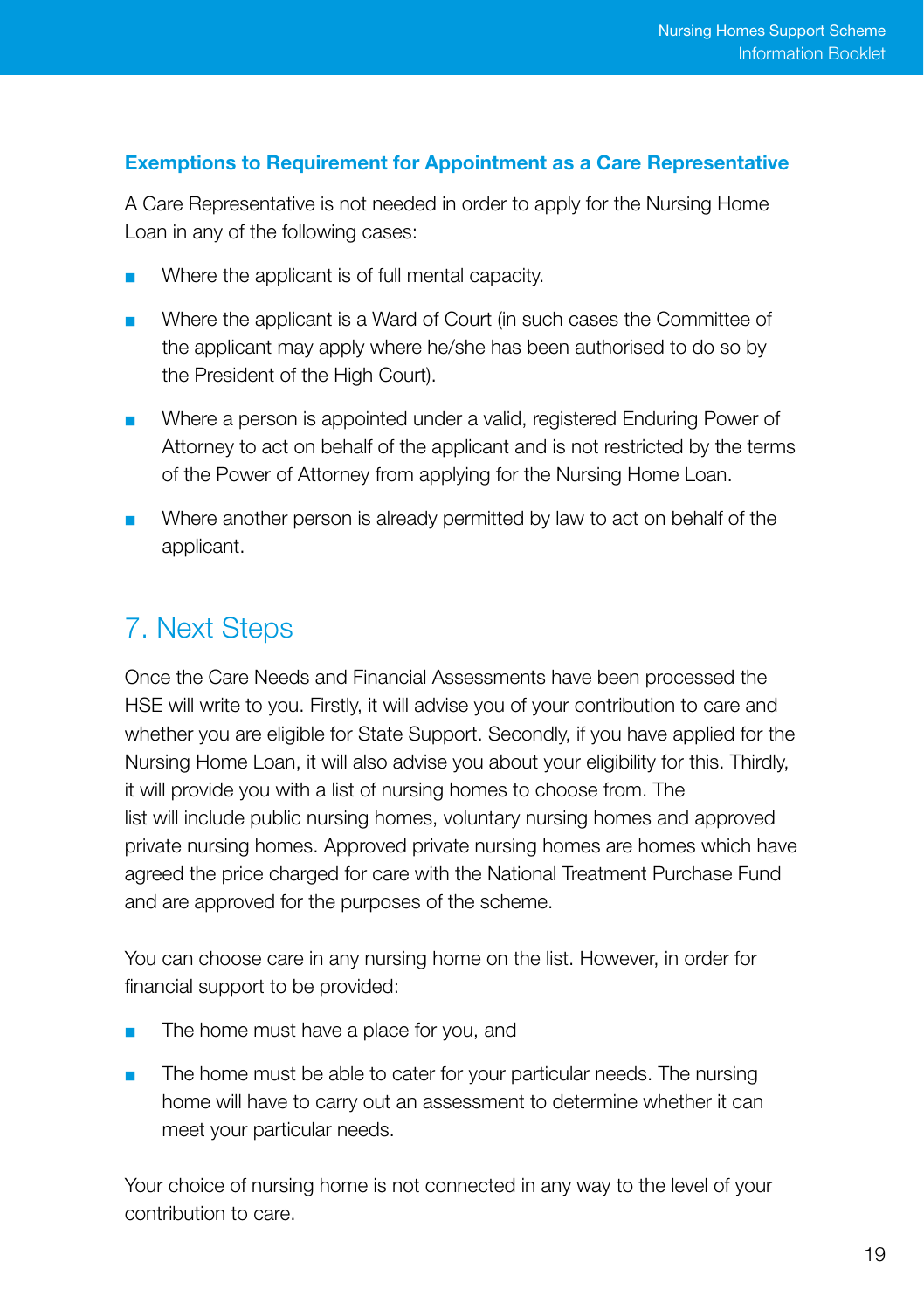If you select a **public or voluntary nursing home**, you will pay your contribution to the HSE or voluntary home as appropriate each week and the HSE will pay the balance.

If you select an **approved private nursing home**, you will pay your contribution to the nursing home provider each week and the HSE will pay the balance.

The HSE is provided with a set level of funding for the scheme each year. While it is hoped that there would be sufficient funding to support everyone, there may be situations where a person's name must go onto a national placement list until funding becomes available. If this is the case the HSE will notify you when it writes to advise you whether you are eligible for financial support. You will subsequently be notified by the HSE when you have been approved for financial support under the scheme.

# 8. Reviews/Appeals

## Reviews

If the Care Needs Assessment determines that you do not require long-term nursing home care, you can apply for a review. This can be done six months after the previous assessment or earlier if a) the HSE is satisfied that there has been a material change in your health or circumstances or b) a registered medical practitioner states that there has been a material change in your health or circumstances since your last Care Needs Assessment.

If you are in receipt of State Support or the Nursing Home Loan, the HSE can review, either at your request or on its own initiative:

- your care needs,
- vour financial assessment, or
- the amount of the Nursing Home Loan.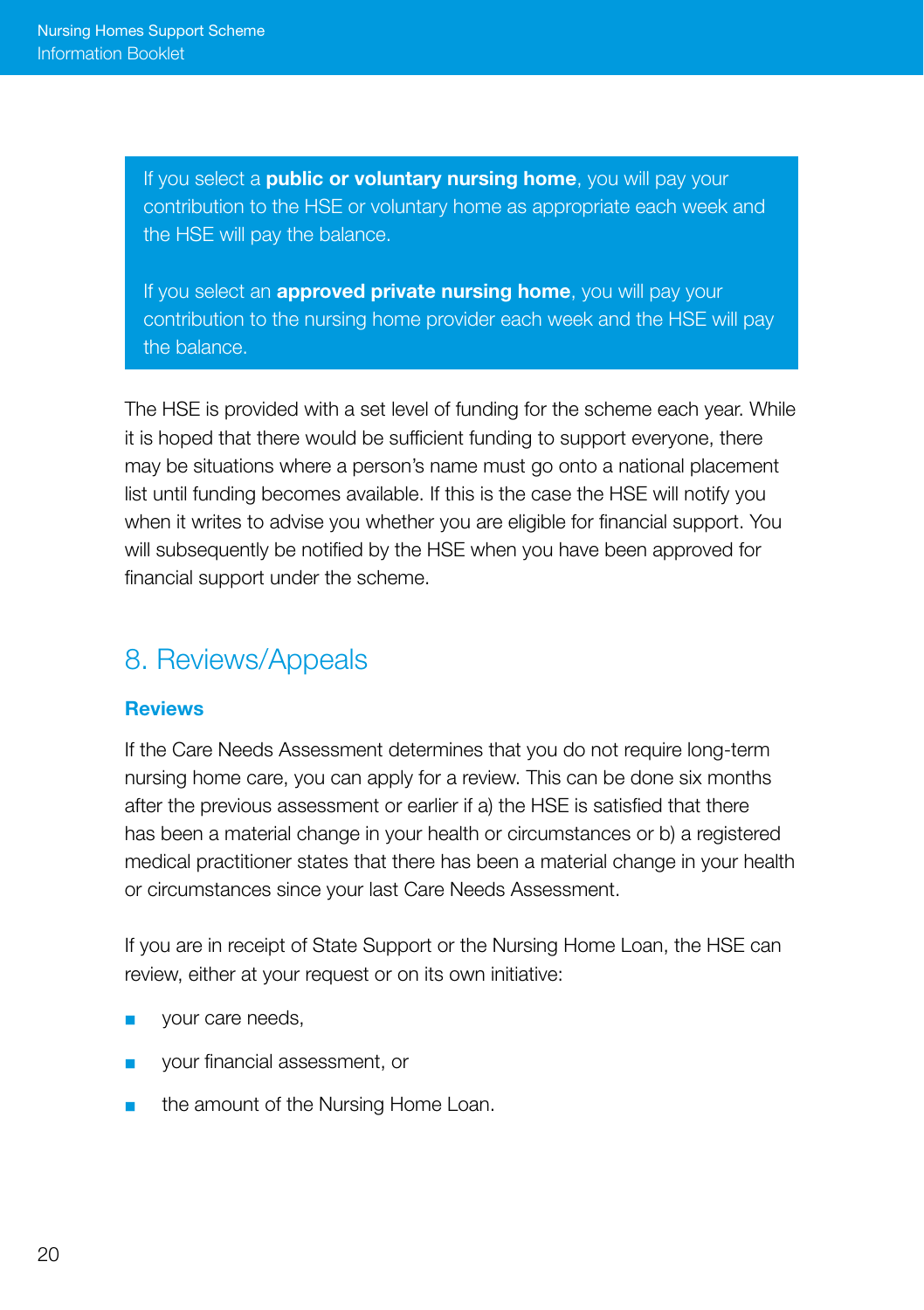## Appeals

Certain decisions of the HSE may be appealed within 40 working days of the original decision being given to you.

Decisions which may be appealed include:

- the result of your care needs assessment,
- the HSE's decision not to consider an application for State Support,
- the HSE's decision not to carry out a financial assessment,
- the result of an application for State Support,
- the result of an application for the Nursing Home Loan,
- the result of a review.

Appeals will be considered by suitable people who are appointed by the HSE with the consent of the Minister. The outcome of an appeal may be further appealed to the High Court on a point of law. You may also take your case to the Office of the Ombudsman.

## 9. Repayment of the Nursing Home Loan

The purpose of the Nursing Home Loan is to ensure that you don't have to sell assets such as your home during your lifetime. If you opt for the Nursing Home Loan, it will become repayable:

- after your death.
- if you sell or transfer your property (if this occurs before your death),
- if you or your partner are deemed to be bankrupt, or
- if the HSE determines that it has been given false/misleading information relating to your application for the loan.

However, where the loan becomes repayable on your death, the repayment of monies *based on the principal residence only* can be further deferred or postponed in certain cases. This is called 'Further Deferral'.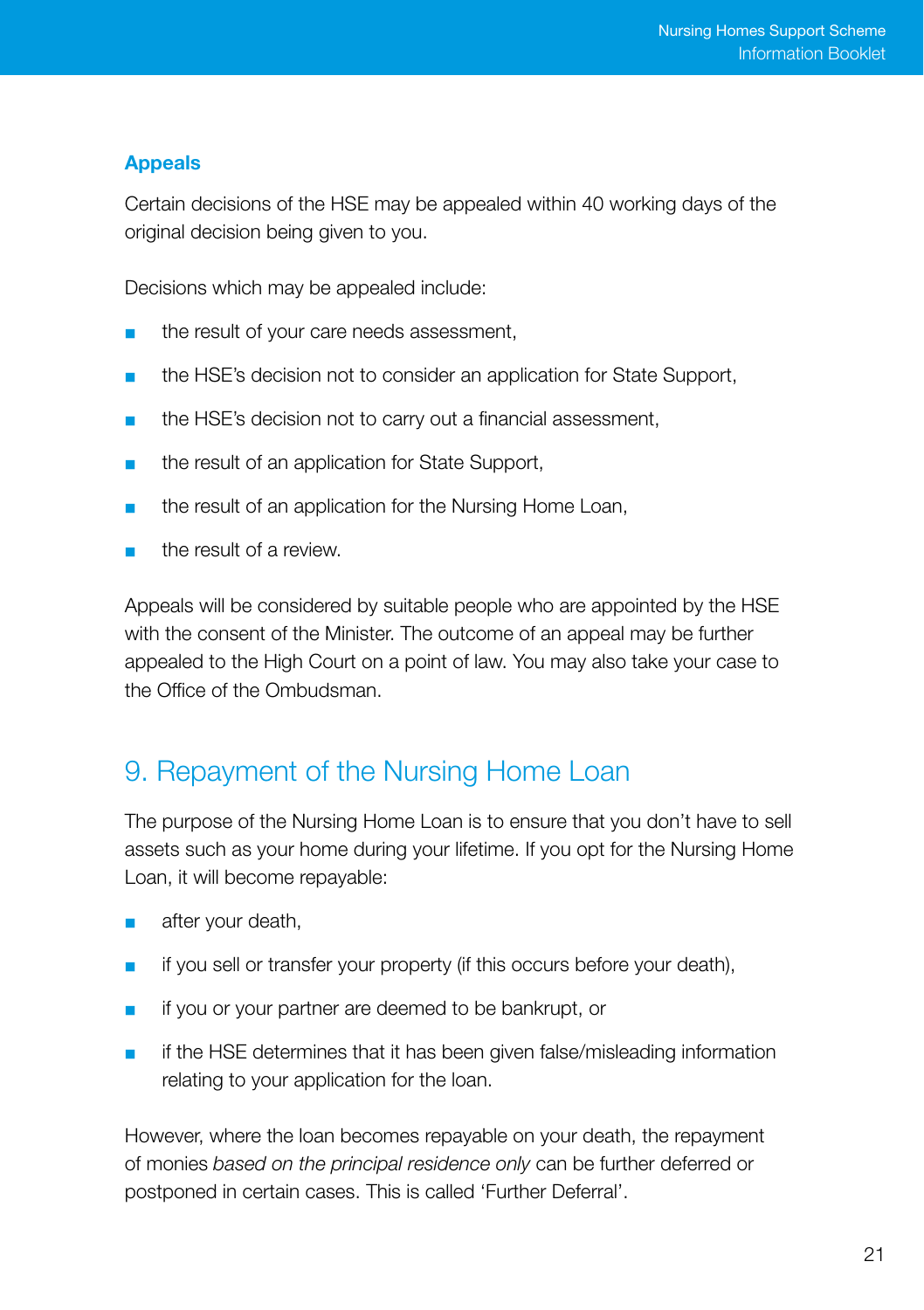#### Further Deferral

There are some people who may qualify for a further deferral of the repayment of the loan. This means that the money provided under the Nursing Home Loan will not have to be repaid during their lifetime. These are:

- a) Your spouse or partner,
- b) Your child (or your spouse/partner's child) if they are under the age of 21 years or if their assets do not exceed the asset disregard
- c) Your sibling if their assets do not exceed the asset disregard,
- d) A relative in receipt of a disability or similar allowance, blind person's pension, or the State pension (non-contributory), or whose income doesn't exceed the State pension (contributory),
- e) A relative who is in receipt of a foreign pension or allowance similar to those outlined in (d) above,
- f) A relative who owns a building to which the principal residence is attached (e.g. 'a granny flat'), or
- g) Any person who cared for an applicant prior to the latter entering the nursing home (this is defined by reference to relevant social welfare payments).

The individuals at (b)-(g) above are termed "connected persons" and they must also satisfy the following conditions:

- The asset in question must be their only residence, and
- They must have lived there for not less than 3 years preceding the original application for the Nursing Home Loan, and
- They must not have an interest in any other property.

The HSE should be contacted for more information in relation to further Deferral.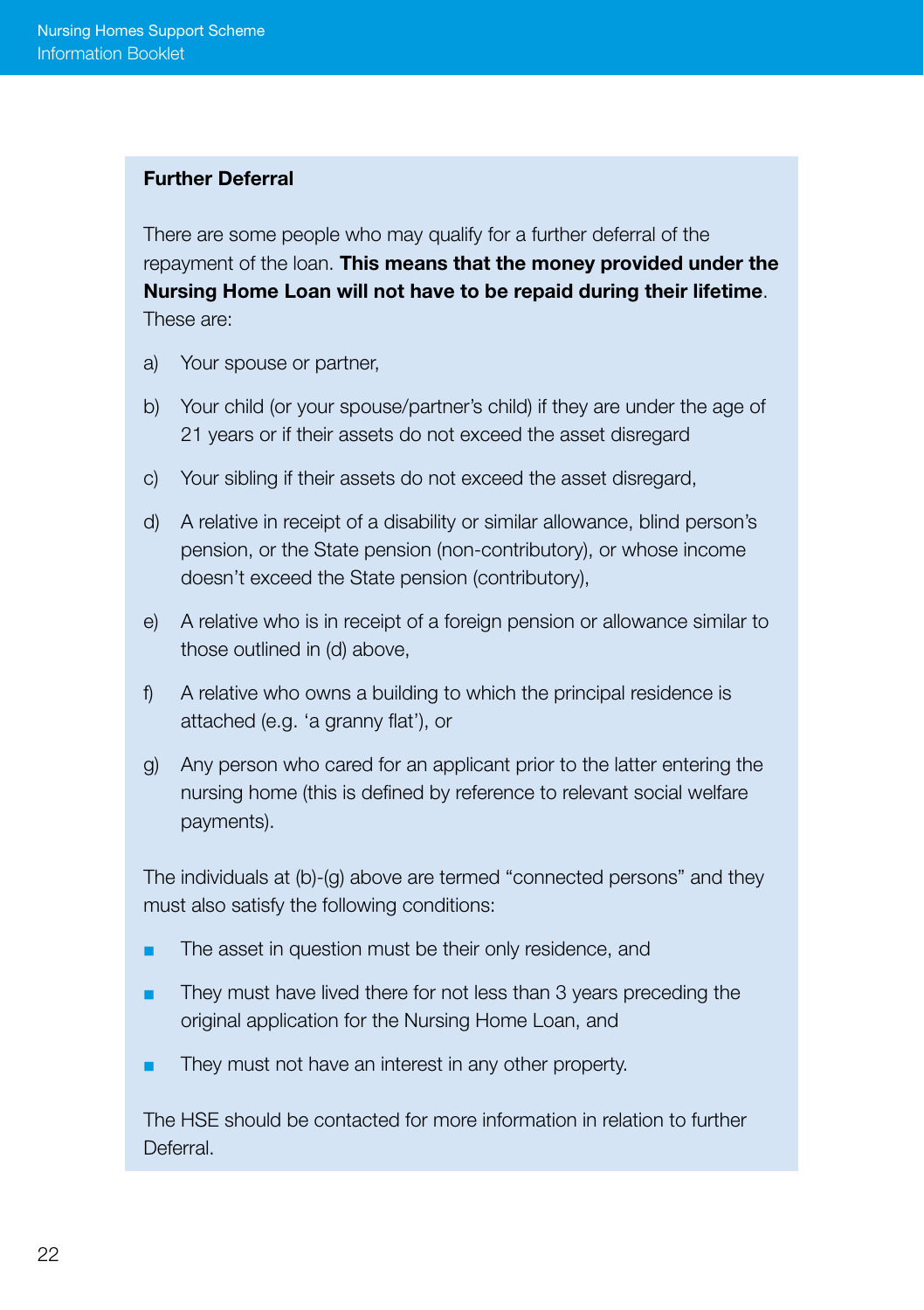#### Repayment of Loan to the Revenue Commissioners (Revenue)

When the Nursing Home Loan falls due for repayment, the HSE will write to the person responsible for the repayment (known as the "relevant accountable person"). It will notify them that the loan must now be repaid and advise them of the amount due. In doing this, the HSE will apply the Consumer Price Index to the loan to take account of the time value of money (i.e. inflation or deflation) since the loan was made.

The **relevant accountable person** is responsible for the repayment and may be a different person depending on the circumstances. For example, if you sell or transfer your property during your lifetime, you and your spouse/partner will be the relevant accountable persons. On the other hand, where the loan is repayable after your death, your personal representative will be the relevant accountable person. A person who inherits the property or any part of it can also be held accountable for repayment of the loan.

Money owed under the Nursing Home Loan must be repaid to **Revenue**. It should be repaid as soon as possible after notice is received from the HSE and, in any event, within the timeframes outlined in the blue box below. Once payment is made within these time limits, interest will not have to be paid.

- If the repayment arises, for example, because of the death of the person in care it must be repaid within **12 month**s of the date of death. Otherwise interest will apply from the date of death.
- If the loan is repayable because of the sale or transfer of your property during your lifetime, it must be repaid within 6 months of the date of sale or transfer, or interest will apply back to that date.

Where payment has not already been received, the relevant accountable person will be advised by Revenue in advance of the 6 and 12 month payment deadlines of the need to pay on time so as to avoid paying interest.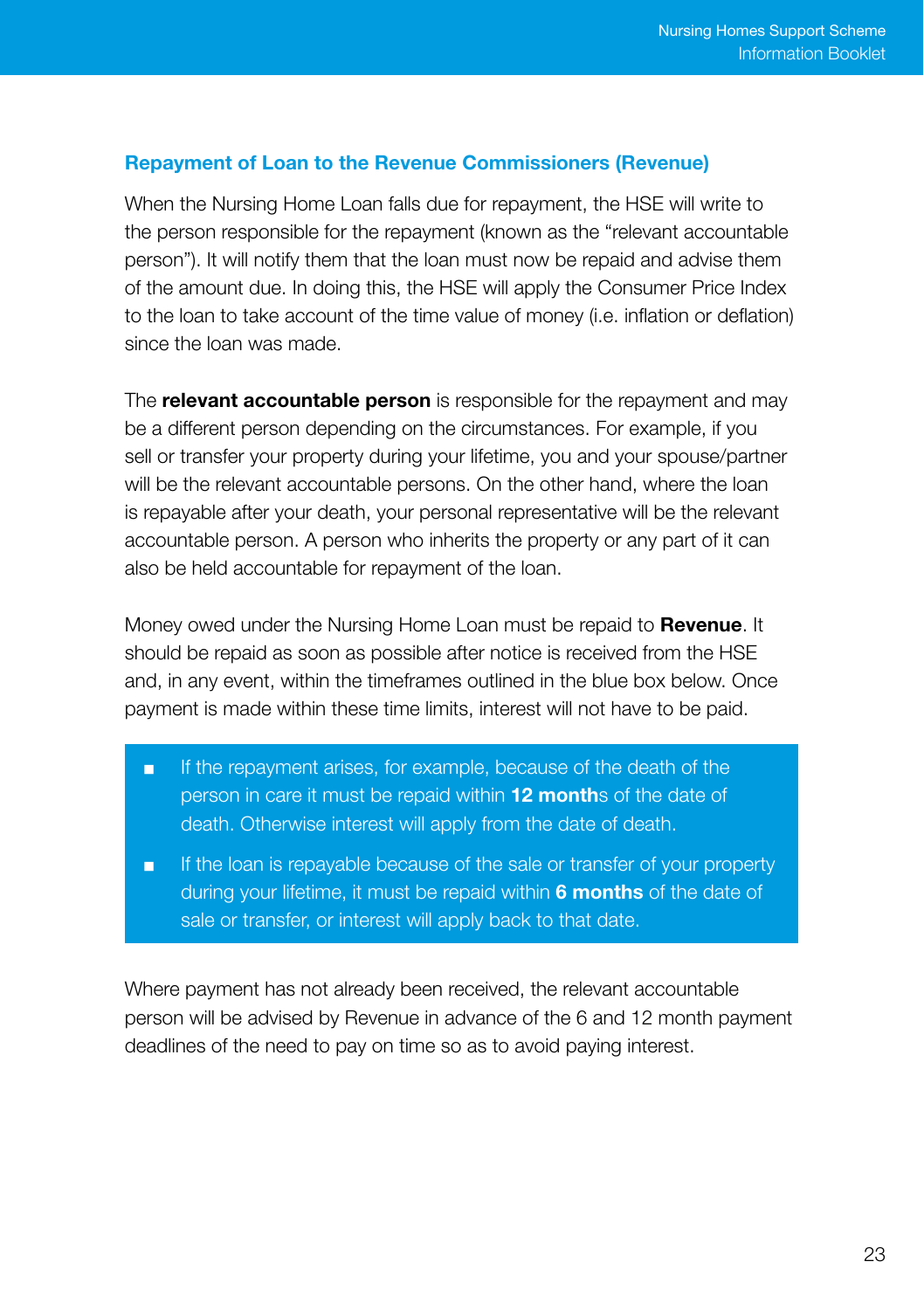# 10. Existing Nursing Home Residents

A commitment has been made that anyone who was in a nursing home before the Nursing Homes Support Scheme started cannot be made worse off by the scheme.

- If you are in a **public or voluntary nursing home** or in a **contracted bed** in a private nursing home before the start of the scheme, you can continue with your existing arrangements.
- If you were in an **approved private nursing home** before the start of the scheme, you can choose to transfer to the Nursing Homes Support Scheme or you can retain your current **subvention** arrangements. If you apply for the scheme and have been in the nursing home for three years or more, the financial assessment will only be based on income and assets other than your principal residence (and your farm/business in certain circumstances), i.e. the 'three year' cap will apply.
- **■** If you were in an **approved private nursing home** before the start of the scheme and have been **paying the cost of care yourself**, you may apply for the scheme or you can continue to fund the complete cost of care. If you apply for the scheme and have been in the nursing home for three years or more, the financial assessment will only be based on income and assets other than your principal residence (and your farm/business in certain circumstances), i.e. the 'three year' cap will apply.
- If you are in a private nursing home which is not approved for the purpose of the scheme, you can retain your current subvention arrangements or you can opt to apply for the scheme and change to a nursing home on the list.
- Finally, if you were in an approved private nursing home before the start of the scheme, you do not need to apply for a Care Needs Assessment. You can commence the process by applying for the Financial Assessment.

For Further Information on the Scheme, please contact your local HSE Nursing Homes Support Office, details are provided on the following page. You can also call the HSE infoline 1850 24 1850 or visit www.health.gov.ie or www.hse.ie.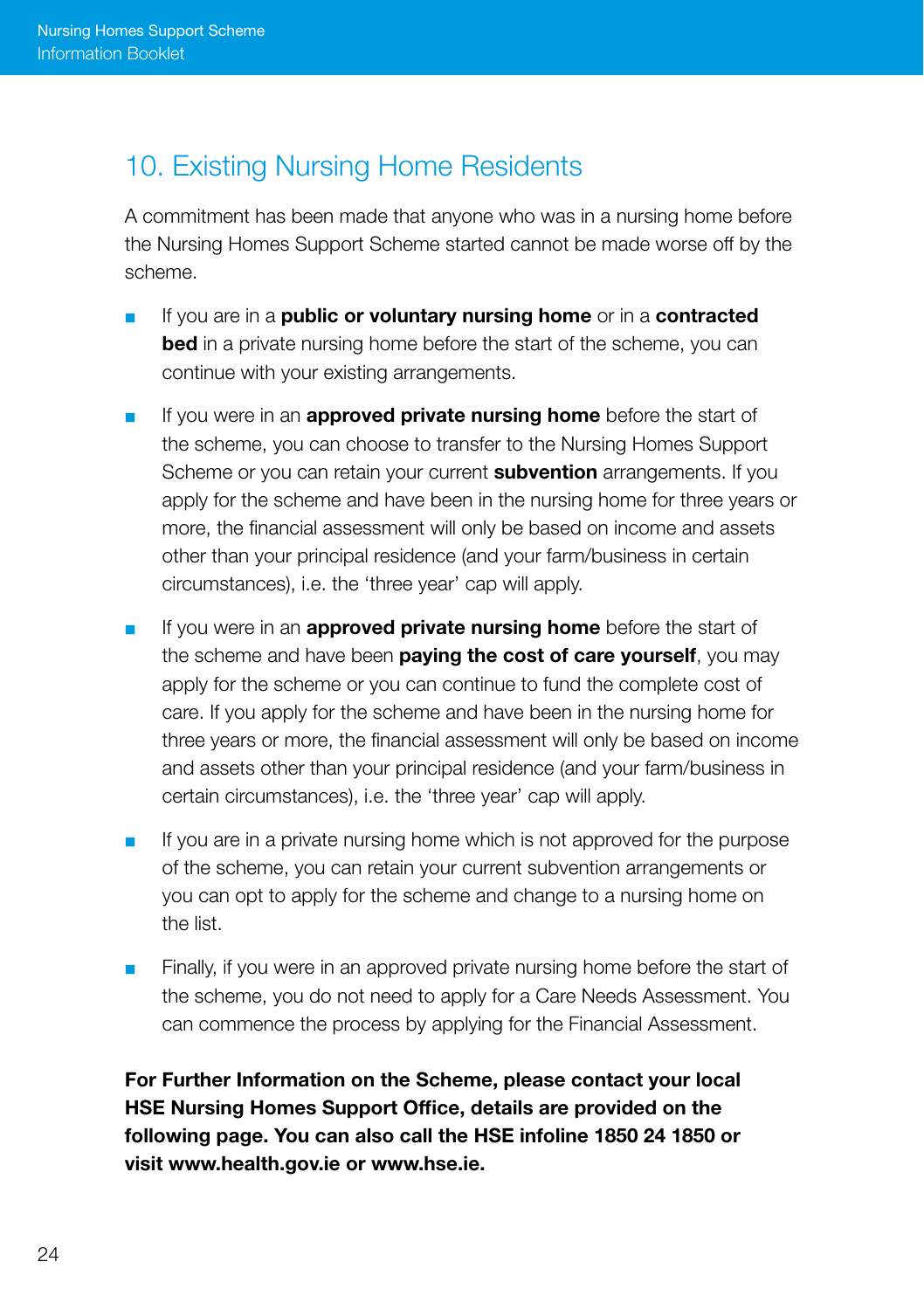# 11. Data Protection Notice

The HSE will treat all personal information you provide as part of this application as confidential and store it securely. When the HSE receives your application form and any supporting documents, it will make a computer record in your name. This record will contain the relevant personal information you or your care representative have supplied.

This record will be used and retained by the HSE, for the purposes of processing your Nursing Home Support Scheme application. The HSE may use your details to contact you or the person helping you with your application, or your care representative to request missing information or verify information provided by you.

The HSE will not disclose (share) to other people or organisations the personal information you have given unless permission has been given by the person to whom the information relates or the HSE is required to do so by law.

The Nursing Home Support Scheme GDPR Code of Practice is on www.hse.ie/nhss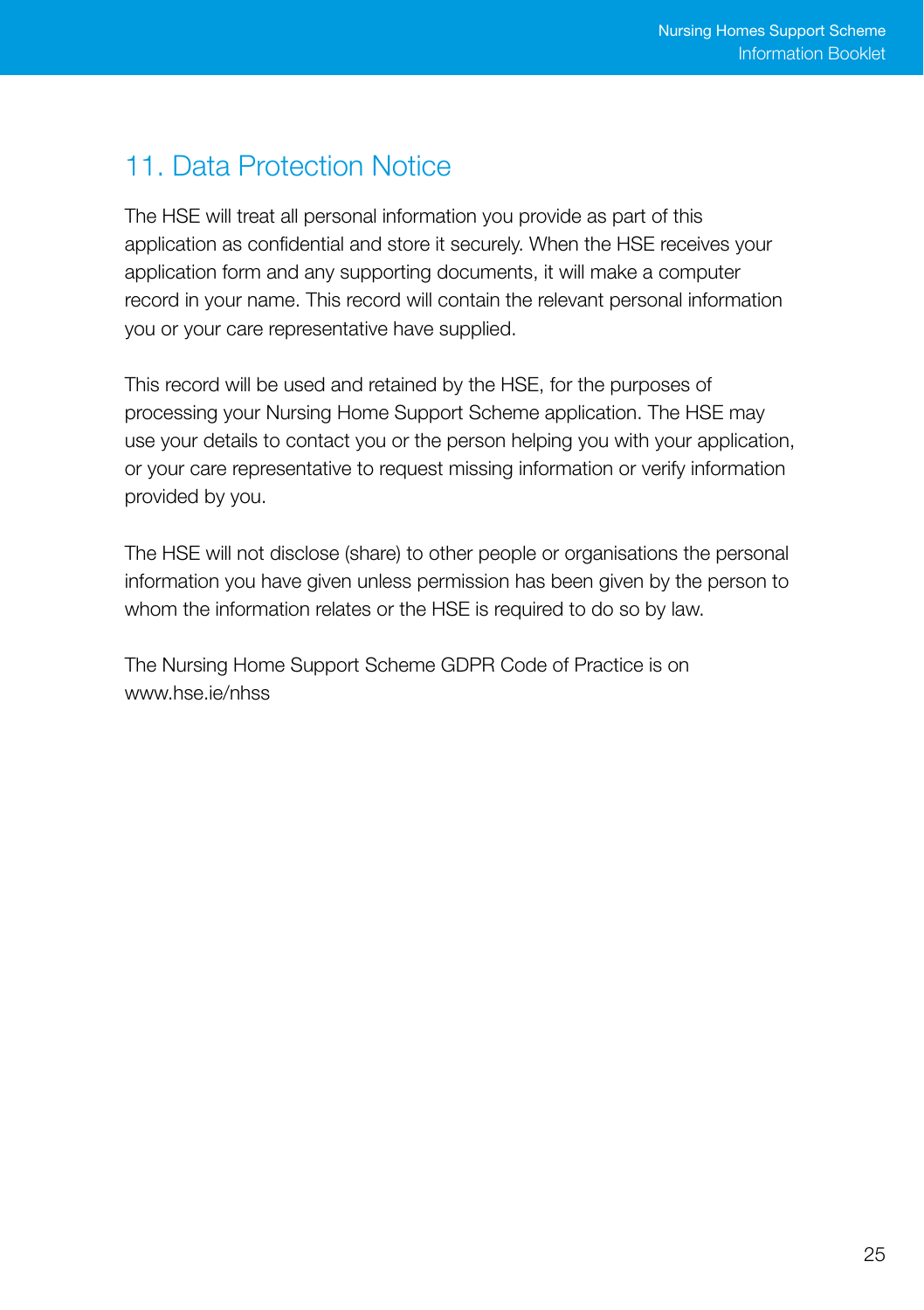# 12. HSE Nursing Homes Support Offices

Your Nursing Homes Support Office is available to help you fill in the form or answer questions about your application. When you have completed this form, send it to the Nursing Homes Support Office for your area:

| Carlow/<br>Kilkenny                     | HSE Nursing Homes Support Office,<br>Community Services, James Green, Kilkenny.<br>Tel: 056 77 84761/63/09                                                                                |
|-----------------------------------------|-------------------------------------------------------------------------------------------------------------------------------------------------------------------------------------------|
| Cavan/<br>Monaghan                      | HSE Nursing Homes Support Office,<br>HSE, Townhall Street, Cavan.<br>Tel: 049 43 77119 / 049 43 77115 / 049 43 77114 / 049<br>43 77113                                                    |
| Cork/ Kerry                             | HSE Nursing Homes Support Office,<br>Floor 1, Áras Sláinte, Wilton Road, Cork.<br>Tel: 021 4923536/37/38/39/40/41/42<br>Email: nhsocork@hse.ie                                            |
| Donegal                                 | HSE Nursing Homes Support Office,<br>Donegal PCCC HQ, St Joseph's Hospital,<br>Stranorlar, Lifford, Co Donegal.<br>Tel: 074 9191734 / 074 9191740 / 074 9191737                           |
| Dublin South,<br>Wicklow and<br>Kildare | HSE Nursing Homes Support Office,<br>2nd Floor Beech House.<br>101-102 Naas Business Park, Naas, Co. Kildare.<br>Tel: 045 920 000 Email: naas.nhss@hse.ie                                 |
| Dublin North<br>City and<br>County      | HSE Nursing Homes Support Office,<br>Civic Office, Main Street, Ballymun, Dublin 9.<br>Tel: 01 8467148 Email: nhss.dncc@hse.ie                                                            |
| Galway                                  | HSE Nursing Homes Support Office, Community<br>Services, Lá Nua, Ballybane Neighbourhood Village,<br>Castlepark Road, Ballybane, Galway.<br>Tel: 091-748490 Email: FairDeal.Galway@hse.ie |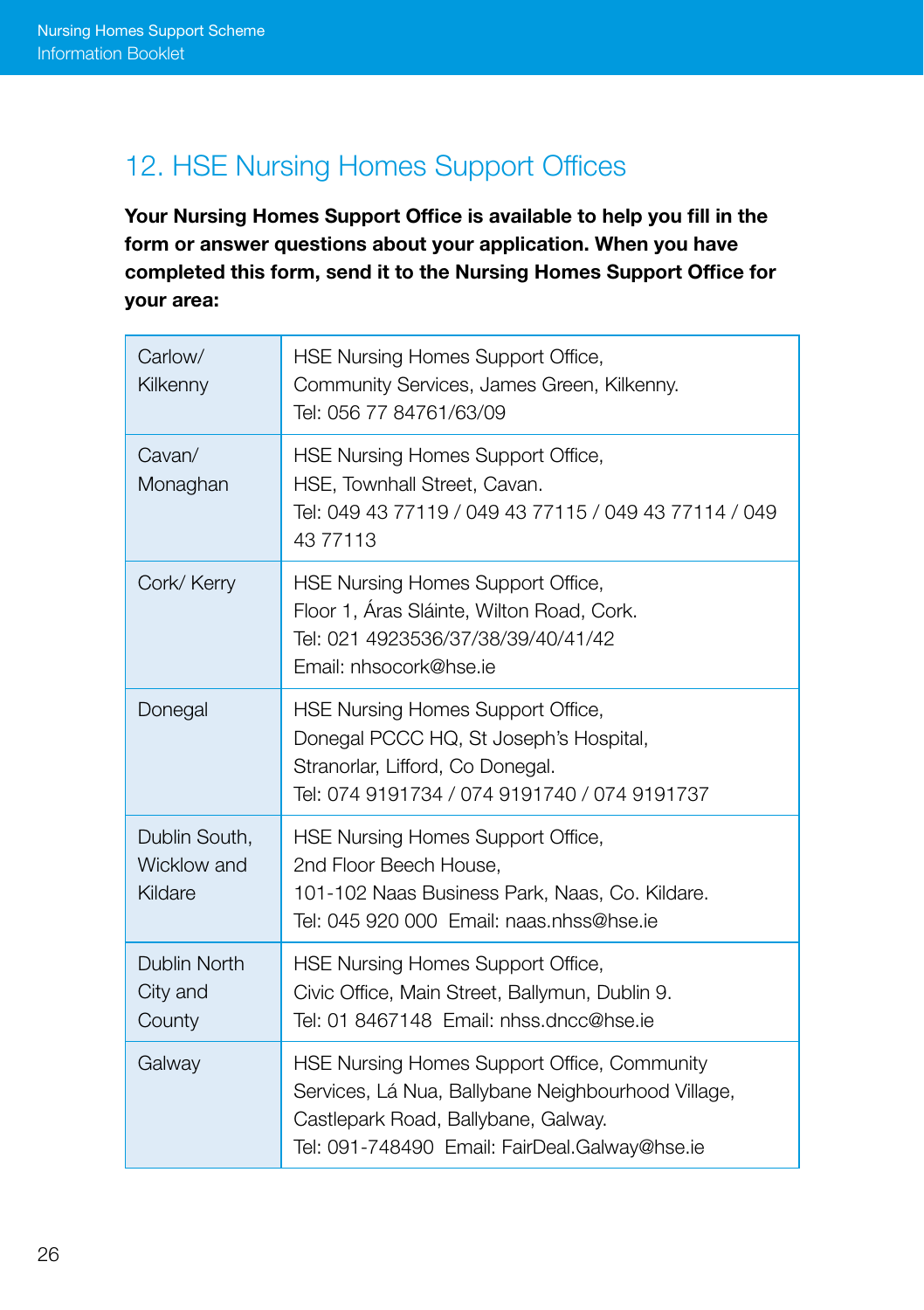| Laois/ Offaly                             | Homes Support Office, Older Persons Services, Beside<br>Riada House, Arden Road, Tullamore,<br>Co. Offaly. Tel: 057 93 59734<br>Email: RegionalNHSS.Tullamore@hse.ie |
|-------------------------------------------|----------------------------------------------------------------------------------------------------------------------------------------------------------------------|
| Limerick, Clare<br>and North<br>Tipperary | HSE Nursing Homes Support Office,<br>St Joseph's Hospital, Mulgrave Street, Limerick.<br>Tel: 061 461499 Email: nursinghomesupport@hse.ie                            |
| Longford/<br>Westmeath                    | HSE Nursing Homes Support Office, Health Centre,<br>Longford Road, Mullingar, Co Westmeath.<br>Tel: 044 9394995                                                      |
| Louth/ Meath                              | HSE Nursing Homes Support Office,<br>Unit 3 Ardee Business Park, Hale Street, Ardee.<br>Tel: 041 6871515/525                                                         |
| Mayo                                      | HSE Nursing Homes Support Office, St Mary's<br>Headquarters, Castlebar. Tel: 094 9049176                                                                             |
| Roscommon                                 | HSE Nursing Homes Support Office,<br>Government Buildings, Convent Road, Roscommon. Tel:<br>090 6637561/46                                                           |
| Sligo/ Leitrim                            | HSE Nursing Homes Support Office, Markievicz House,<br>Barrack Street, Sligo. Tel: 071 9155193                                                                       |
| Tipperary<br>South                        | HSE Nursing Homes Support Office,<br>Community Care Centre, Western Road, Clonmel.<br>Tel: 052 6177283                                                               |
| Waterford                                 | HSE Nursing Homes Support Office, Waterford<br>Community Services, Cork Road, Waterford.<br>Tel: 051 842963                                                          |
| Wexford                                   | HSE Nursing Homes Support Office, Wexford Community<br>Services, Georges Street, Wexford.<br>Tel: 053 91 14316 / 053 91 14315                                        |

You can read more about this scheme on www.hse.ie. Information is also available from the HSE infoline on 1850 24 1850, Monday to Saturday, 8am to 8pm.